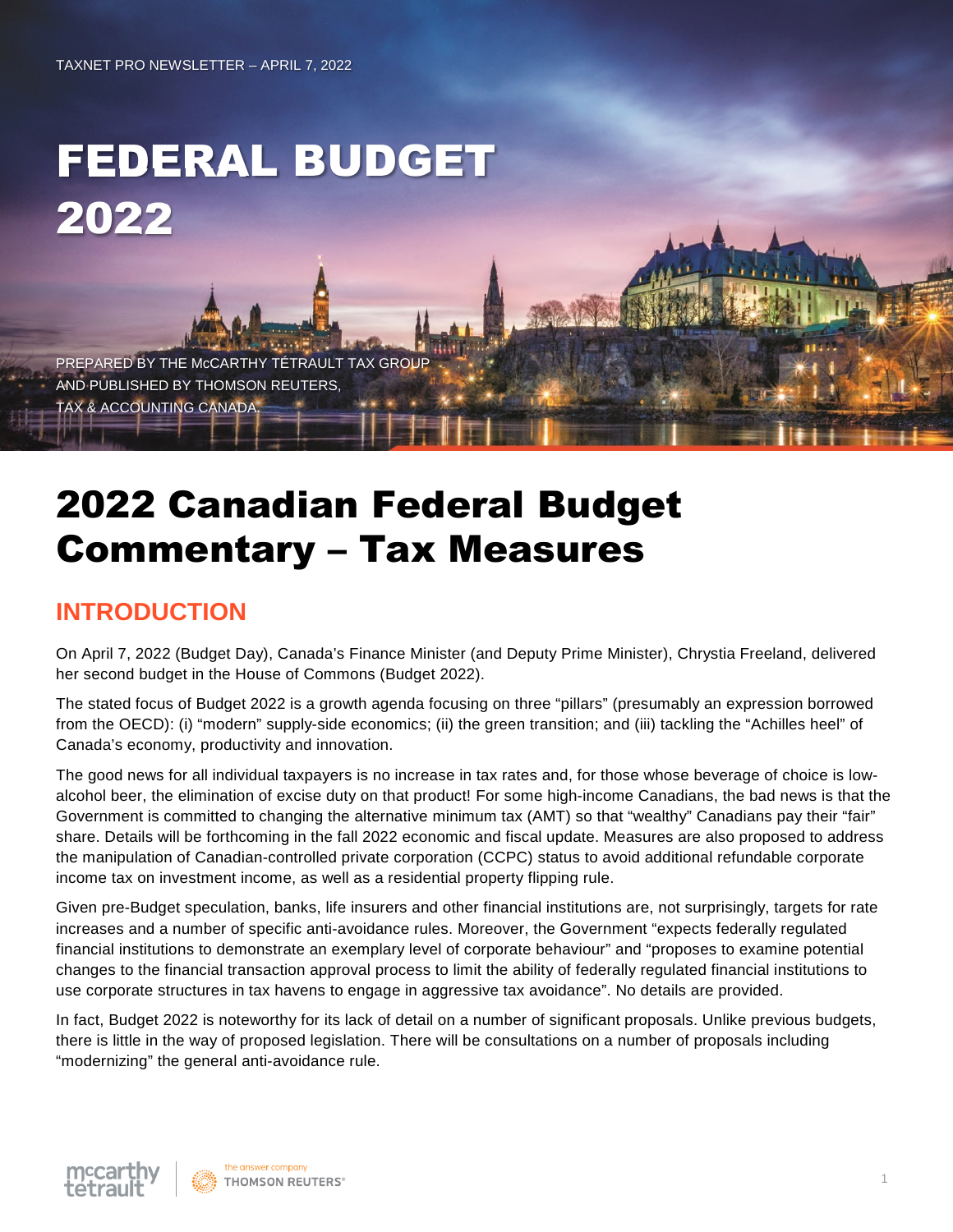On the compliance side, the Canada Revenue Agency (CRA) is to be provided with an additional \$1.2 billion over five years to expand audits of larger entities and non-residents engaged in aggressive tax planning, increase the investigation and prosecution of those engaged in criminal tax evasion, and expand its educational outreach.

Our commentary, which focuses on the tax measures in Budget 2022 that are most relevant to businesses, is provided below.

Unless otherwise stated, all statutory references are to the *Income Tax Act* (Canada) (Tax Act).

## **BUSINESS INCOME TAX MEASURES**

#### **CANADA RECOVERY DIVIDEND AND ADDITIONAL TAX ON BANKS AND LIFE INSURERS**

#### *CANADA RECOVERY DIVIDEND (CRD)*

No surprise here**.** Budget 2022 proposes to introduce a one-time 15% tax (CRD) on bank and life insurer groups.

No draft legislation accompanied the Budget proposal. Budget 2022 states that a group would include a bank or life insurer and any other financial institution (for the purposes of Part VI of the Tax Act) that is related to the bank or life insurer.

The term "financial institution" in Part VI refers to a corporation that: (i) is a bank; (ii) is authorized under the laws of Canada or a province to carry on the business of offering its services as a trustee to the public; (iii) is authorized under the laws of Canada or a province to accept deposits from the public and carries on the business of lending money on the security of real property or investing in mortgages on real property; or (iv) is a life insurance corporation that carries on business in Canada. It also includes a corporation all or substantially all of the assets of which are shares or indebtedness of such corporations to which the corporation is related.

The term "bank" is defined in the Tax Act to mean "a bank within the meaning assigned by section 2 of the *Bank Act* (other than a federal credit union) or an 'authorized foreign bank' ". Thus, Canadian chartered banks, Canadian subsidiaries of foreign banks and Canadian branches of foreign banks would appear to be within the scope of the CRD.

Interestingly, a subsidiary of a "financial institution" that is not itself a financial institution (e.g., an investment dealer) would not be within the scope of the CRD.

The tax is to be imposed for a corporation's 2022 taxation year but based on its taxable income for taxation years ending in 2021. It is proposed that there will be an exemption for \$1 billion of taxable income that must be allocated by agreement amongst group members.

The tax will be payable in equal amounts over five years.

#### *ADDITIONAL TAX ON BANK AND LIFE INSURERS*

Budget 2022 proposes to introduce an additional tax of 1.5% of taxable income for members of bank and life insurer groups (determined in the same manner as the CRD). Again, no draft legislation accompanied this Budget proposal.

It is proposed that there will be an exemption for \$100 million of taxable income that must be allocated by agreement amongst group members.

The proposed additional tax is to apply to taxation years that end after Budget Day. For a taxation year that includes Budget Day, the tax will be pro-rated based on the number of days in the taxation year after Budget Day.

The CRD and the additional 1.5% tax are expected to raise \$6.1 billion over the next five years, with the 1.5% additional tax expected to raise \$445 million ongoing.

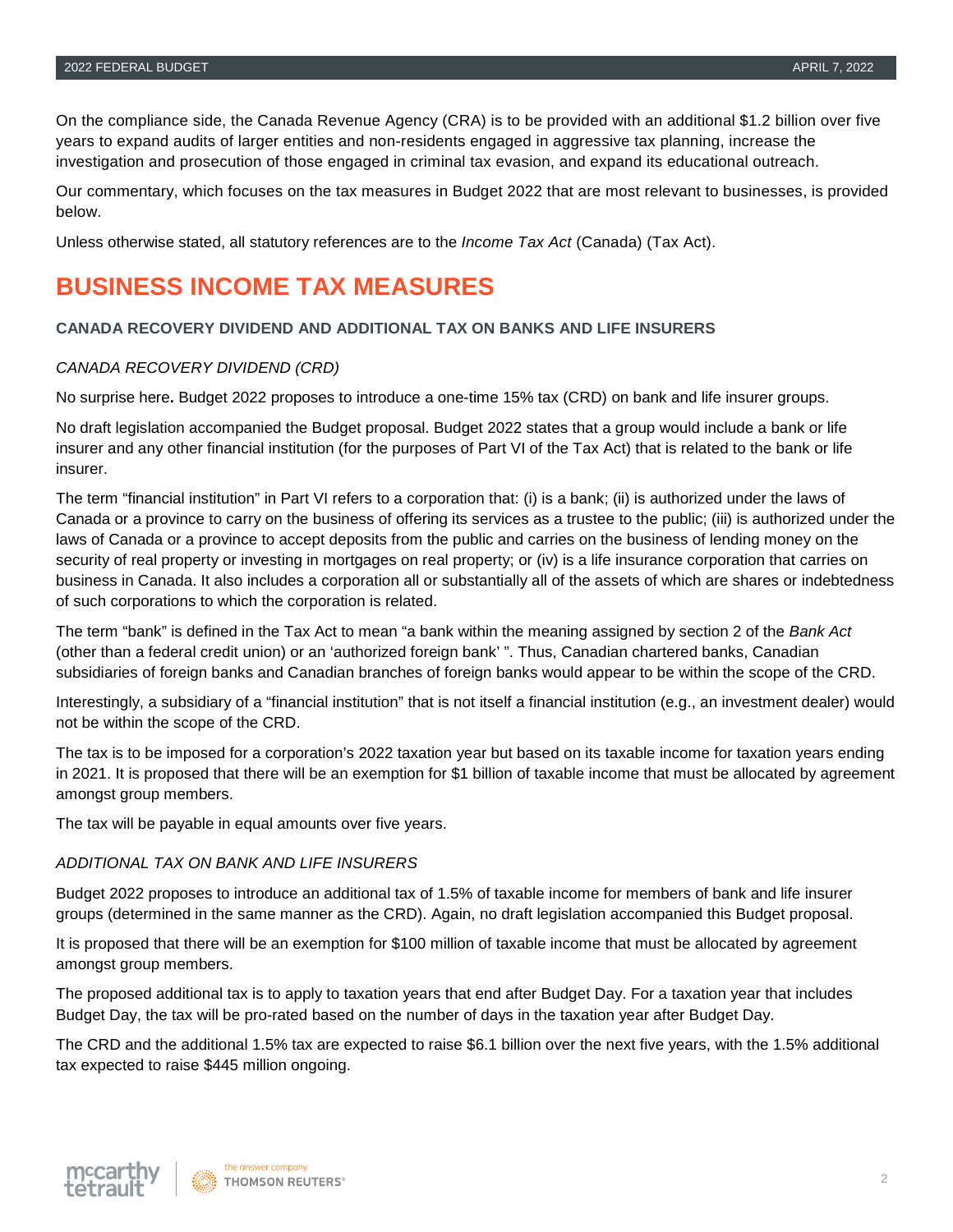#### **SECURITIES LENDING ARRANGEMENTS AND THE DIVIDEND RECEIVED DEDUCTION**

Budget 2022 proposes amendments to the definition of "dividend rental arrangement" in subsection 248(1) (relevant to the inter-corporate dividend deduction (DRD) under section 112) and the securities lending arrangement rules in section 260. The amendments target certain transactions undertaken by financial institution groups.

The particular types of transactions targeted are ones in which

- ‒ a Canadian taxpayer (generally a financial institution) (Can FI Taxpayer) owns shares of a Canadian public corporation that pays dividends (Can Pubco Shares);
- ‒ a registered securities dealer (Can Dealer) in Can FI Taxpayer's corporate group separately borrows Can Pubco Shares under a securities lending arrangement; and
- ‒ Can Dealer sells the borrowed Can Pubco Shares to another person (this is referred to as a short position because Can Dealer must return to the lender at a future date shares identical to the Can Pubco Shares borrowed under the securities lending arrangement).

Budget 2022 states that this arrangement results in Can FI Taxpayer's corporate group eliminating its economic exposure to the Can Pubco Shares, as Can FI Taxpayer would continue to hold the Can Pubco Shares but Can Dealer would be obligated to deliver Can Pubco Shares to the lender under the securities lending arrangement. The concern expressed by Budget 2022 is that Can FI Taxpayer's corporate group also creates an artificial tax deduction:

- ‒ Can FI Taxpayer would receive dividends on the Can Pubco Shares but would be entitled to the DRD under subsection 112(1) for the dividends received such that these dividends are received on a tax-free basis; and
- ‒ Can Dealer would be required to make dividend compensation payments in respect of dividends on the Can Pubco Shares to the lender under the securities lending arrangement and, as a result, Can Dealer would be entitled to deduct 2/3rds of such dividend compensation payments because of subsection 260(6).

The net effect, according to the Government, is an artificial tax deduction equal to 2/3rds of the dividend compensation payments.

Budget 2022 proposes to add a definition of "specified hedging transaction" to subsection 248(1) that is intended to capture the type of arrangement described above. If an arrangement is a specified hedging transaction, it will be a dividend rental arrangement, the DRD under subsection 112(1) will be denied, and the registered securities dealer will be permitted to deduct 100% of the dividend compensation payments.

In general terms, a specified hedging transaction is a transaction (including an arrangement or event) or series of transactions by a registered securities dealer in respect of a "DRA share" that is owned by it or by a person (Other NAL Owner) that does not deal at arm's length with, or is affiliated with, the registered securities dealer, where:

- ‒ the transaction or series has the effect, or would have the effect if the transaction or series were entered into by the Other NAL Owner instead of the registered securities dealer, of eliminating all or substantially all of the risk of loss and opportunity for gain or profit in respect of the DRA share; and
- if the DRA share is held by the Other NAL Owner, the transaction can reasonably be considered to have been entered into with the knowledge, or where there ought to have been the knowledge, that the effect described above would result.

In addition, the following amendments are proposed:

- ‒ an amendment to the definition of "dividend rental arrangement" in subsection 248(1) to include a specified hedging arrangement (the DRD under subsection 112(1) is denied for dividend rental arrangements); and
- ‒ amendments to paragraph 260(6)(a) and subsection 260(6.2) to permit Can Dealer (the registered securities dealer) to deduct the lesser of (i) 100% of the dividend compensation payment and (ii) the amount of the denied DRD.

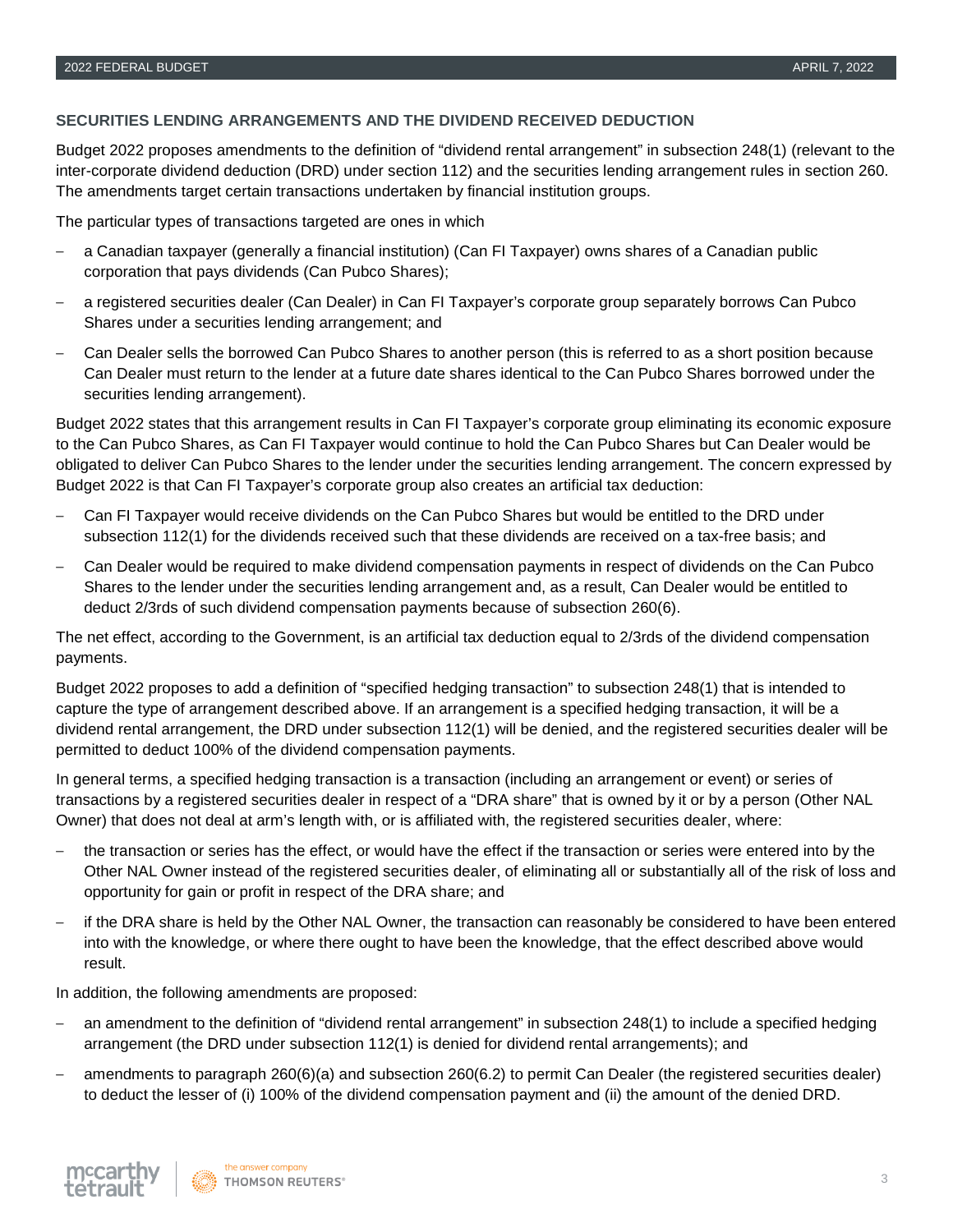Budget 2022 makes the comment that it is believed that these arrangements could be challenged under the existing legislation, but states that these challenges are time consuming.

The proposed amendments would apply to dividends and related dividend compensation payments that are paid, or become payable, on or after Budget Day, unless the relevant hedging transactions or related securities lending arrangements were in place before Budget Day, in which case the amendment would apply to dividends and related dividend compensation payments that are paid after September 2022.

The proposed amendments are expected to raise \$635 million over the next five years.

#### **INVESTMENT INCOME AND CANADIAN-CONTROLLED PRIVATE CORPORATIONS**

#### *Substantive CCPCs*

Canadian-controlled private corporations (CCPCs) are subject to refundable tax on investment income that, generally, removes the incentive for a Canadian individual to earn investment income in a corporation rather than directly. In certain circumstances a private corporation controlled by Canadian residents may not qualify as a CCPC and, therefore, would not be subject to refundable tax on its investment income. The Government is of the view that certain taxpayers are purposefully taking steps to cause corporations not to be CCPCs for the purpose of avoiding the refundable tax. Budget 2022 describes examples of the steps a taxpayer may take to avoid CCPC status, including continuing a corporation so that it is governed under foreign corporate law while it continues to be resident in Canada (such a corporation would not be a CCPC because the definition of CCPC only includes corporations that are governed under Canadian corporate law) or allowing a non-resident to acquire options to acquire control of the corporation.

Budget 2022 introduces a new definition of a "substantive Canadian-controlled private corporation" (substantive CCPC) to counter this perceived manipulation of CCPC status. Private corporations that are resident in Canada will be substantive CCPCs if they are ultimately controlled, legally or factually, by Canadian resident individuals. A private corporation resident in Canada that would be a CCPC if a non-resident or public corporation did not own options or rights to acquire shares of such private corporation also will be a substantive CCPC.

Substantive CCPCs will be subject to the same refundable tax regime on their investment income as CCPCs. In addition, to ensure distributions from substantive CCPCs are taxed similarly to distributions from CCPCs, the investment income earned by a substantive CCPC will be added to the low rate income pool of the substantive CCPC. This will cause a dividend of such income to be a non-eligible dividend, as would a dividend of investment income from a CCPC (where the investment income is not added to the CCPC's general rate income pool). While the objective of the rules is to place a substantive CCPC in the same position as a CCPC with respect to investment income, a substantive CCPC will not be treated as a CCPC for any other purpose. As a result, a substantive CCPC will not be entitled to any of the preferential measures available to CCPCs.

The new definition and related rules will be supported by: (i) a targeted anti-avoidance rule to deal with situations where it is reasonable to consider that particular arrangements, transactions or series of transactions were completed to avoid the anti-deferral rules for investment income, and (ii) certain amendments to assist in the administration of the rules that apply to substantive CCPCs.

The substantive CCPC rules apply to taxation years that end on or after Budget Day, with an exception for taxation years that end as the result of the sale of all or substantially all of the shares of the corporation to an arm's-length purchaser if the purchase and sale agreement was entered into before Budget Day and the sale closes before the end of 2022.

#### *Foreign Accrual Property Income (FAPI) by Controlled Foreign Affiliates of CCPCs*

Budget 2022 proposes new rules to counter another situation where the Government perceives taxpayers may be inappropriately deferring tax on investment income, in this case by earning such income through a controlled foreign affiliate of a CCPC rather than directly as an individual or in Canada through a CCPC that is subject to the refundable tax regime.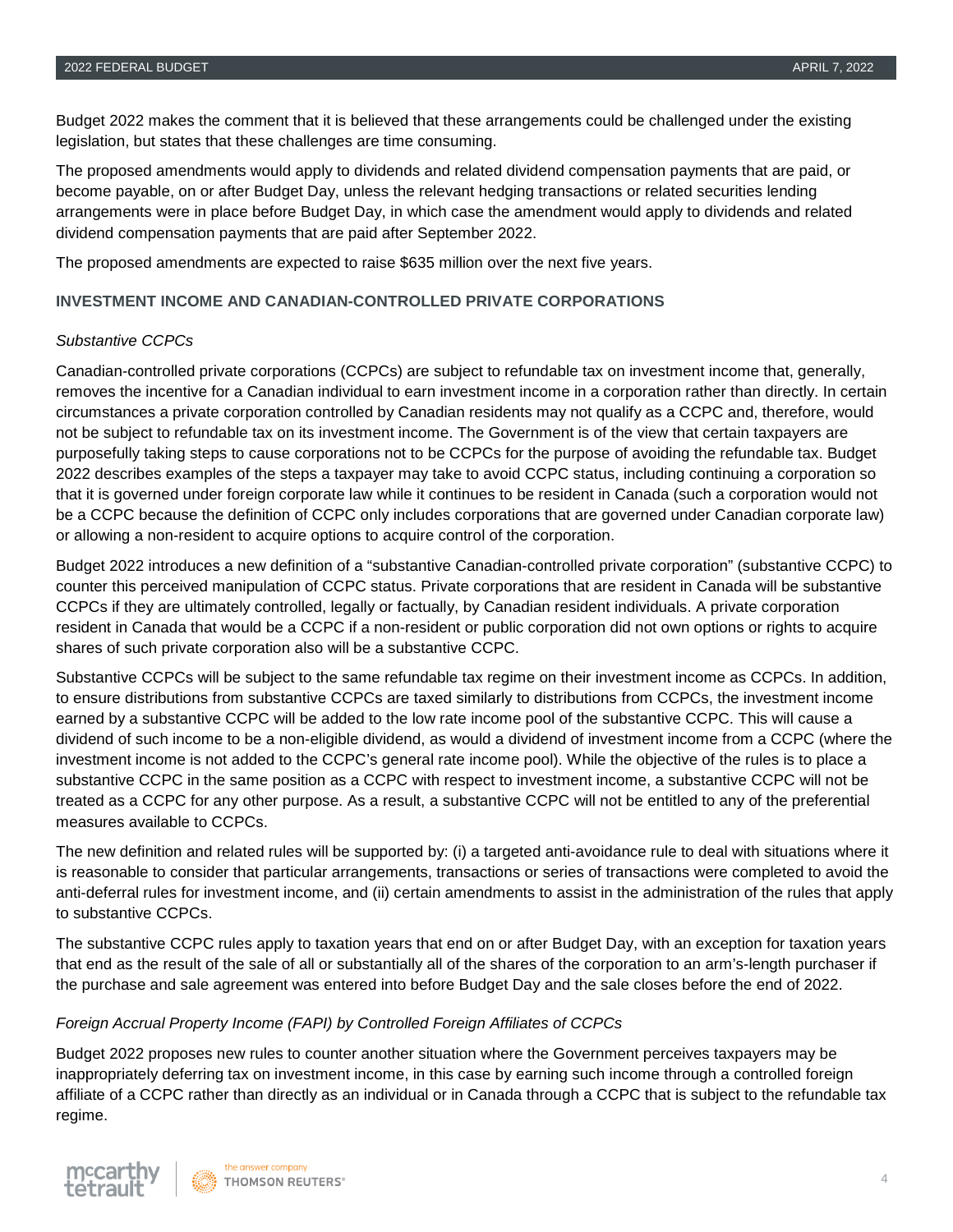A Canadian shareholder of a controlled foreign affiliate is, generally, required to include an amount in income in respect of the investment income earned by that controlled foreign affiliate in that year as foreign accrual property income (FAPI). If the shareholder is a CCPC, FAPI is included in its investment income and subject to the refundable tax mechanisms to prevent a deferral benefit from being achieved by earning the FAPI in a CCPC rather than directly by an individual. The FAPI rules provide a mechanism for avoiding double taxation when the investment income earned by the controlled foreign affiliate is subject to tax in the foreign country. This relieving mechanism works by providing a deduction from the Canadian shareholder's income. The amount of the deduction is computed by multiplying the tax payable in the foreign jurisdiction by a "relevant tax factor." If the shareholder is a corporation, including a CCPC, the relevant tax factor is 4, such that the deduction from income will fully offset the FAPI inclusion if the foreign tax rate is 25% or higher. For other shareholders, including individuals, the relevant tax factor is 1.9, such that if the foreign tax rate is less than 52.63%, the deduction from income will not fully offset the FAPI inclusion.

The Government believes there is a potential for an inappropriate tax deferral on investment income when a CCPC is the shareholder of the controlled foreign affiliate earning such income. That is, if the CCPC earned the investment income directly, the income would be subject to the refundable tax regime to prevent any deferral advantage. When the after-tax portion of the investment income was distributed to the shareholder as a dividend, it would be paid as a non-eligible dividend. By contrast, if the CCPC owned shares of a controlled foreign affiliate that earned the same investment income in a country with a 25% corporate tax rate, the FAPI inclusion would be offset by the deduction for foreign tax such that there would be no net income at the CCPC to be subject to the refundable tax regime. Further, certain amounts in respect of FAPI are added to a CCPC's general rate income pool which allows those amounts to be distributed to shareholders as eligible dividends.

Budget 2022 proposes amendments to eliminate this potential deferral advantage by changing the relevant tax factor for CCPCs and substantive CCPCs to be the same as that for individuals. Budget 2022 also proposes revisions to the rules that are intended to achieve integration when amounts are paid out to individual shareholders since the existing rules will not achieve integration with the new relevant tax factor. The proposed changes would reduce the CCPC's (and substantive CCPC's) general rate income pool by certain amounts and add certain amounts to the capital dividend account of the CCPC (or substantive CCPC) in an attempt to allow income that had been subjected to a tax rate of 52.63% or higher to flow tax free to an individual shareholder while ensuring income that has been subject to lower rates of tax is subject to the appropriate level of tax on an integrated basis.

These rules apply to taxation years that begin on or after Budget Day.

#### **EXTENSION OF THE SMALL BUSINESS DEDUCTION**

A CCPC may be entitled to claim a deduction, commonly known as the small business deduction, from Part I tax otherwise payable. The small business deduction effectively reduces the applicable federal corporate income tax rate from 15% to 9% on up to \$500,000 of qualifying active business income per year. The \$500,000 of qualifying active business income per year (the business limit) that is eligible for the small business deduction must be shared amongst associated corporations and is subject to reduction based on the CCPC's and any associated corporation's taxable capital employed in Canada and amount of certain investment income. Under the current rules, the business limit of a CCPC and any associated corporation is reduced on a straight-line basis when:

- ‒ the taxable capital employed in Canada by the CCPC and any associated corporation is between \$10 million and \$15 million; or
- ‒ the combined adjusted aggregate investment income of the CCPC and any associated corporation is between \$50,000 and \$150,000.

The business limit is the lesser of the two amounts determined by the foregoing reductions. A lower business limit reduces the available small business deduction and increases the CCPC's marginal federal income tax rate.

To encourage growth of small businesses, Budget 2022 proposes to extend the range over which the business limit is reduced based on taxable capital employed in Canada from between \$10 million and \$15 million to between \$10 million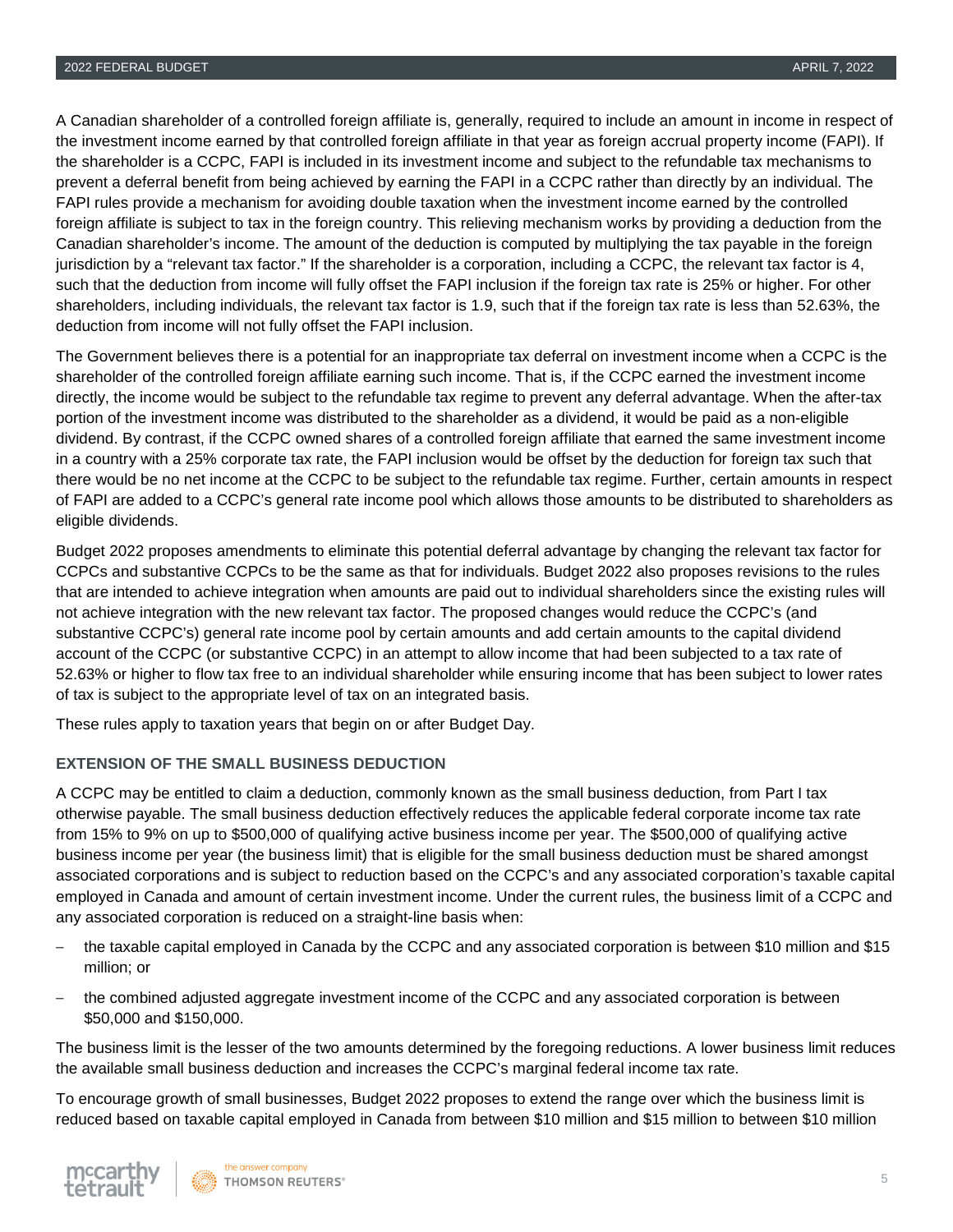and \$50 million. This amendment allows more medium-sized CCPCs to take advantage of the small business deduction and will also increase the extent to which a CCPC's qualifying active business income may be eligible for the small business deduction.

The proposed amendment would apply to taxation years that begin on or after Budget Day.

#### **INTERGENERATIONAL SHARE TRANSFERS**

Budget 2022 announces the launch of a consultation process regarding the rules applicable to the sale of shares of certain types of corporations (qualified small business corporations, family farm corporations and fishing corporations) to corporations controlled by the children or grandchildren of the shareholder. The Government states that the changes to these rules enacted by private member's Bill C-208, which received royal assent on June 29, 2021, may create opportunities for dividends to be converted to lower taxed capital gains in situations in which there has not been a "genuine intergenerational business transfer." The consultation process will seek stakeholder input on how to balance the objectives of allowing "genuine intergenerational business transfers" while "protect[ing] the integrity of the tax system." The Government invites comments by June 17, 2022, and intends to table a bill in the fall dealing with this matter.

#### **FLOW-THROUGH SHARES — GOOD NEWS FOR SOME MINING COMPANIES AND BAD NEWS FOR OIL, GAS AND COAL EXPLORATION, OR DEVELOPMENT**

The Tax Act permits a principal-business corporation to renounce expenses that the corporation would otherwise treat as Canadian exploration expense (CEE) or Canadian development expense (CDE) to purchasers of flow-through shares so that the purchasers can claim the relevant deductions instead of the corporation.

If the purchaser of the flow-through shares is an individual and the renounced expenses are CEE that qualify as specified mineral exploration expenses, the individual may claim a 15% non-refundable tax credit (METC) in respect of such expenses. The amount of the METC deducted from tax payable in a taxation year reduces the individual's cumulative CEE account in the following year, thereby potentially giving rise to an inclusion in the individual's income of that amount. (The METC rules also apply to specified mineral exploration expenses renounced to a partnership and allocated by the partnership to the individual.)

The good news is that Budget 2022 proposes a new 30% Critical Mineral Exploration Tax Credit (CMETC) for specified minerals.

- ‒ Budget 2022 states that "the administration of the CMETC would generally follow the rules in place for the METC." The specified minerals that would be eligible for the CMETC are copper, nickel, lithium, cobalt, graphite, rare earth elements, scandium, titanium, gallium, vanadium, tellurium, magnesium, zinc, platinum group metals and uranium. There will be no double dipping — eligible expenditures would not benefit from both the proposed CMETC and the METC.
- ‒ The CMETC would apply to expenditures renounced under flow-through share agreements entered into after Budget Day and on or before March 31, 2027.
- ‒ To be eligible, a qualified person (as defined in National Instrument 43-101 published by the Canadian Securities Administrators as of Budget Day) must certify that the expenditures to be incurred by the corporation and renounced to the investor will be incurred as part of an exploration project that targets the specified minerals. Such expenditures will not be eligible for the CMETC if the qualified person is unable to "... demonstrate that there is a reasonable expectation that the minerals targeted by the exploration are primarily specified minerals."

The bad news is that Budget 2022 proposes to eliminate the flow-through share regime for oil, gas and coal activities such that CEE and/or CDE incurred in oil, gas and coal exploration or development cannot be renounced to a flow-through share investor.

‒ This change would apply to expenditures renounced under flow-through share agreements entered into after March 31, 2023.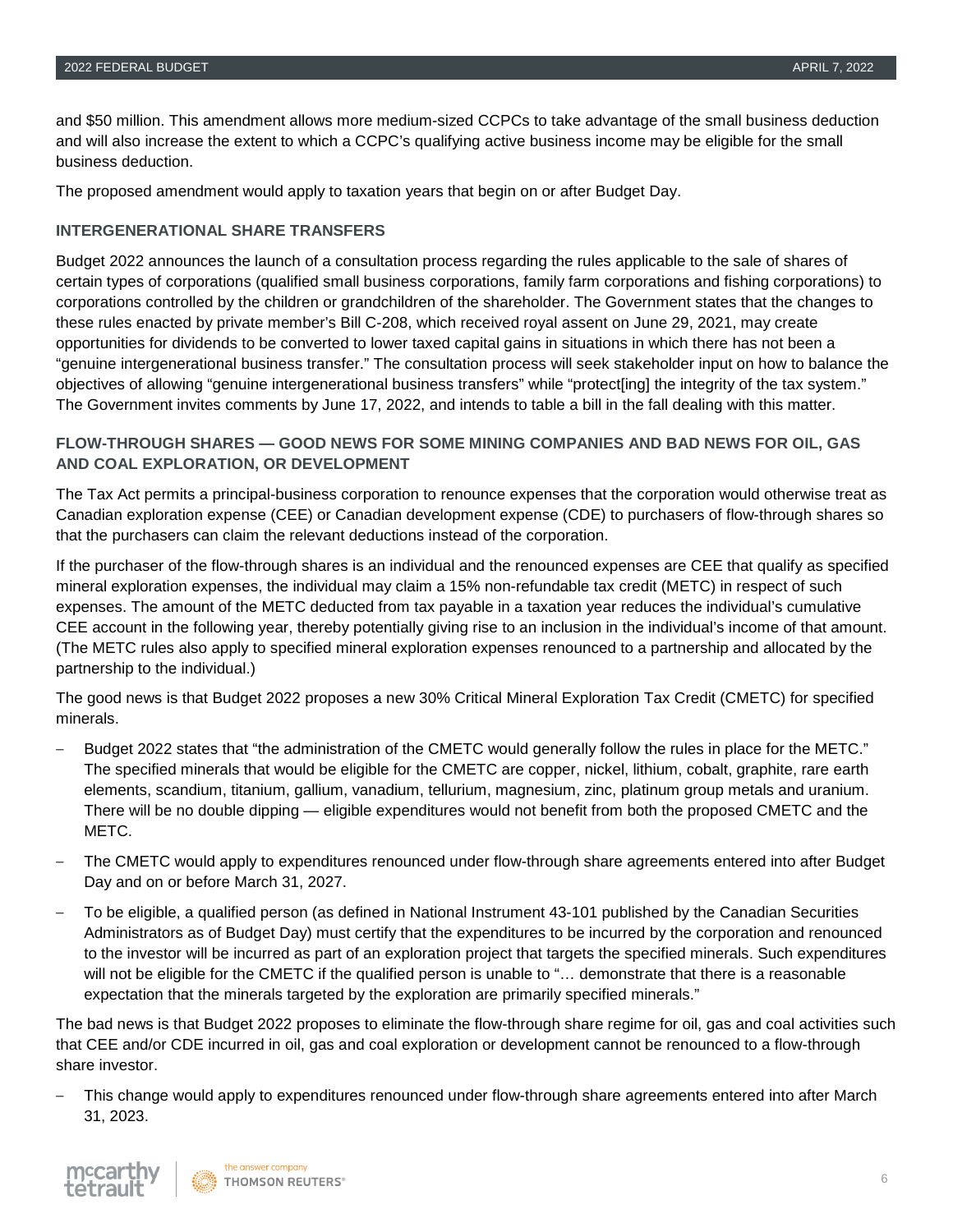‒ In addition to transferring CEE and/or CDE to individual investors, flow-through shares are used to "move" expenditures within a corporate group. Finance officials have indicated that the change is to apply to all flow-through share agreements relating to oil, gas and coal exploration or development.

#### **INVESTMENT TAX CREDIT FOR CARBON CAPTURE, UTILIZATION AND STORAGE**

Budget 2022 introduces a new refundable investment tax credit (CCUS ITC) to encourage investment in carbon capture, utilization and storage (CCUS) project development. It applies to eligible expenses incurred after 2021 through 2040.

Eligible expenses are expenses incurred in the taxation year to acquire or install eligible equipment (Eligible Equipment) that will be used in an eligible CCUS project (Eligible Project) that results in CO<sub>2</sub> being used for an eligible use (Eligible Use). Each of these relevant concepts is discussed below. Expenses incurred in the development of a CCUS project that do not relate to the acquisition or installation of equipment do not qualify for the CCUS ITC (such as feasibility studies, front end engineering design studies, operating expenses, and exploration and development expenses).

#### *Eligible Equipment*

Eligible Equipment is equipment:

- the sole use of which is to capture, transport, store or use  $CO<sub>2</sub>$ ; and
- ‒ that is put to use in Canada in an Eligible Project.

Equipment that captures CO2 in Canada, compresses it and transports it to another jurisdiction to be stored will be considered to be used in Canada.

Equipment that does not support CCUS and equipment required for the following purposes is not Eligible Equipment:

- ‒ hydrogen production;
- ‒ natural gas processing; and
- ‒ acid gas injection.

#### *Eligible Project*

Eligible Projects are new projects that:

- capture  $CO<sub>2</sub>$  directly from the ambient air (Direct Air Capture) or capture  $CO<sub>2</sub>$  that would otherwise be released into the atmosphere;
- prepare the CO<sub>2</sub> for compression;
- compress and transport the CO<sub>2</sub>;
- store or use the captured  $CO<sub>2</sub>$  in a manner that satisfies the storage requirements; and
- ‒ are not connected with electricity generation facilities that are required to reduce emissions under *Reduction of Carbon Dioxide Emissions from Coal-fired Generation of Electricity Regulations* and the *Regulations Limiting Carbon Dioxide Emissions from Natural Gas-fired Generation of Electricity*.

It is not clear what constitutes a new project.

For geological  $CO<sub>2</sub>$  storage, the storage requirement is that the project must be located in a jurisdiction where there are sufficient regulations to ensure that CO<sub>2</sub> is, according to Environment and Climate Change Canada determinations, permanently stored (currently only Alberta and Saskatchewan qualify). For concrete storage projects, the storage requirement is that the process used by the project is approved by Environment and Climate Change Canada and 60% of the CO2 injected into the concrete is successfully mineralized and locked into the resulting concrete.

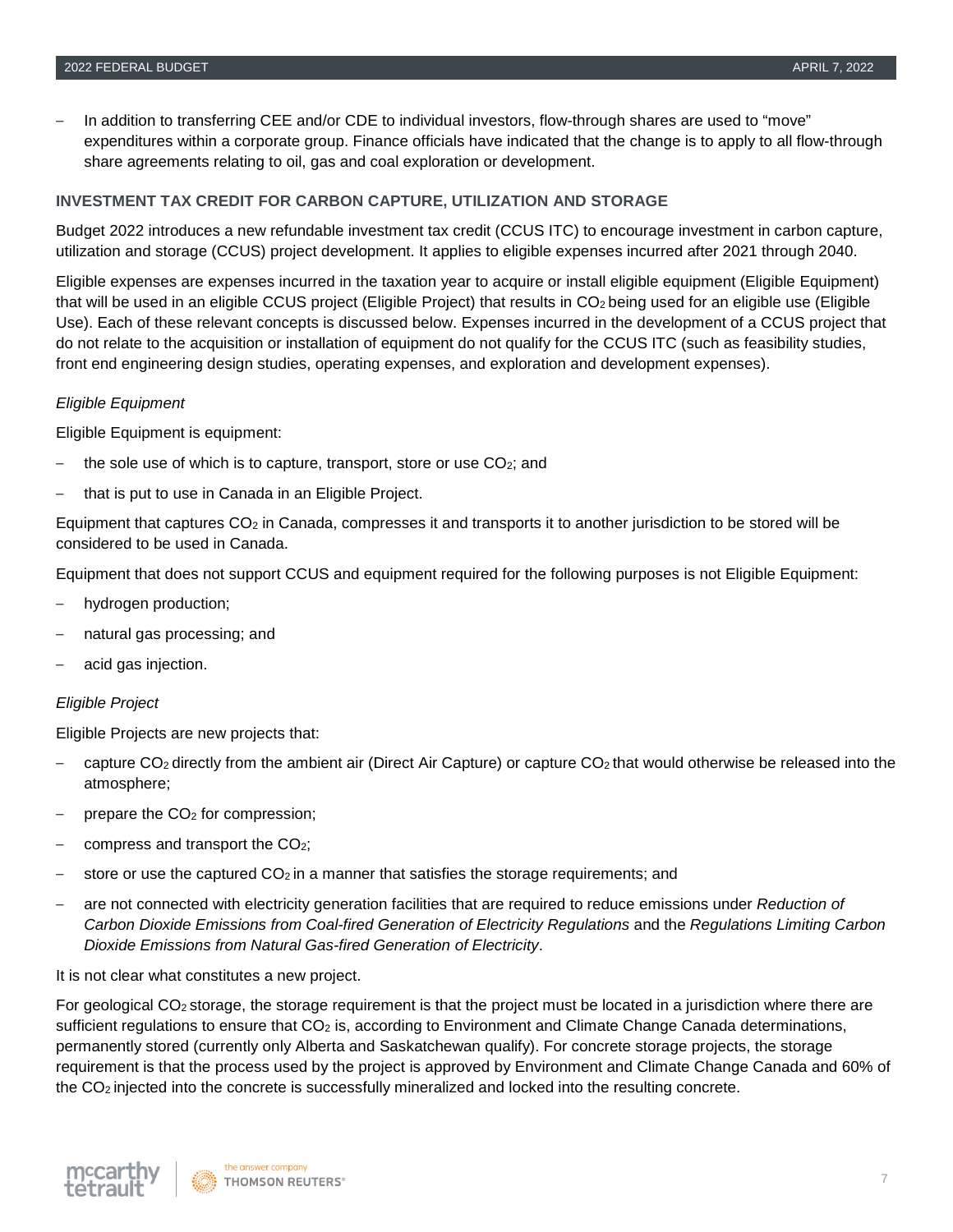#### *Eligible Use*

Eligible Uses are the storage of  $CO<sub>2</sub>$  in underground geological formations or the storage of  $CO<sub>2</sub>$  in concrete. The use of CO<sub>2</sub> to enhance oil and gas recovery is not an Eligible Use. If a portion of the eligible expense will not be utilized for an Eligible Use, the CCUS ITC is reduced by the percentage of  $CO<sub>2</sub>$  that will be put to the ineligible use.

#### *ITC Rates*

The rate of the CCUS ITC depends on the type of expense incurred and the period of time in which the expense is incurred.

#### Between January 1, 2022, and December 31, 2030, the following rates apply:

| 60%   | expenses related to eligible capture equipment used in Direct Air Capture projects                     |
|-------|--------------------------------------------------------------------------------------------------------|
| 50%   | expenses related to eligible capture equipment used in projects other than Direct Air Capture projects |
| 37.5% | expenses related to eligible transportation, storage and use equipment                                 |

Between January 1, 2031 and December 31, 2040 the rates are one-half of those rates described above.

#### *Other Rules*

The claim of the CCUS ITC in respect of a piece of equipment is not subject to any available for use rules.

The CCUS ITC may only be claimed by one owner of a piece of equipment (i.e., a subsequent owner may not claim the CCUS ITC if a previous owner has claimed CCUS ITC in respect of the same piece of equipment).

#### *New Capital Cost Allowance (CCA) Classes*

Budget 2022 proposes new depreciable property classes for certain expenses incurred in respect of a CCUS project:

- a new class with a CCA of 8% includes  $CO<sub>2</sub>$  capture equipment,  $CO<sub>2</sub>$  transportation equipment and  $CO<sub>2</sub>$  storage equipment, and is eligible for enhanced first year depreciation under the Accelerated Investment Incentive;
- a new class with a CCA rate of 20% includes equipment required for using  $CO<sub>2</sub>$  in an Eligible Use and is eligible for enhanced first year depreciation under the Accelerated Investment Incentive; and
- ‒ two new classes with CCA rates of 100% and 30% for intangible exploration expenses and development expenses, respectively, associated with storing CO2.

#### *Compliance Matters*

Certain compliance matters are relevant to the claim of the CCUS ITC:

- ‒ CCUS projects are subject to a validation and verification process:
	- ‒ CCUS projects that expect to have eligible expenses of \$100 million or greater are generally required to undergo an initial project tax assessment; and
	- ‒ eligible expenses must be verified by Natural Resources Canada, which occurs after the end of the taxpayer's tax year in which the expenses are incurred.
- ‒ CCUS projects will be assessed every five years (up to a maximum of 20 years) to determine if there should be a repayment by the taxpayer of the CCUS ITC based on the amount of  $CO<sub>2</sub>$  that ultimately is used for an ineligible use.
- ‒ CCUS projects that expect to have eligible expenses of \$250 million or greater are required to contribute to public knowledge sharing in Canada (the specifics of what will be required will be provided at a later date).

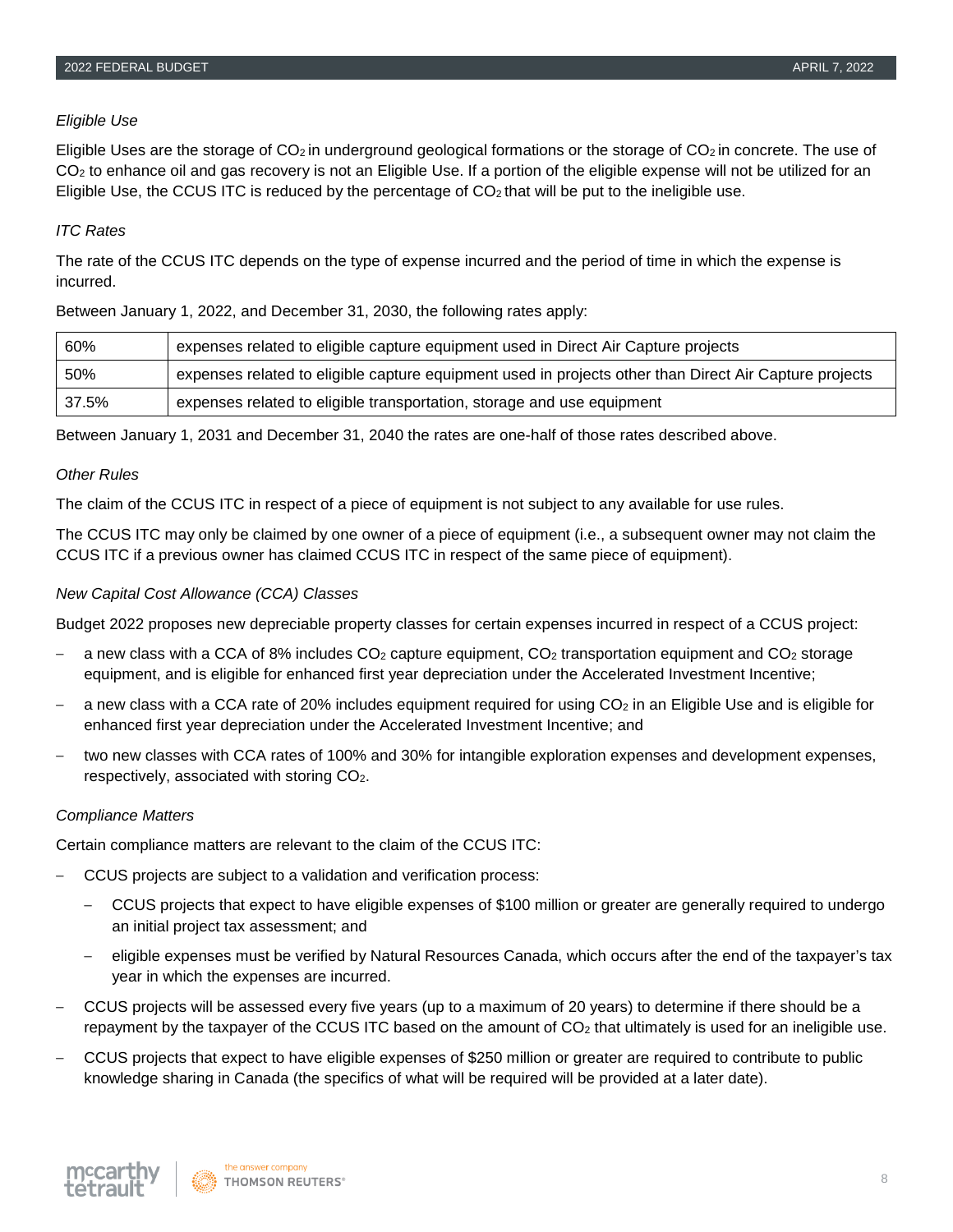- ‒ Taxpayers are required to prepare a climate-related financial disclosure report which details the taxpayer's plan to contribute to the Government's commitment to achieve net-zero emissions by 2050.
- Taxpayers are required to track the amount of  $CO<sub>2</sub>$  being captured by the CCUS project. Taxpayers must track the portion of  $CO<sub>2</sub>$  that is used for an eligible use and the portion of  $CO<sub>2</sub>$  that is used for an ineligible use. Where the portion of CO2 being used for an ineligible use exceeds the amount set out in the initial project plan, a taxpayer may be required to repay CCUS ITC amounts.

#### **CLEAN TECHNOLOGY TAX INCENTIVES – AIR-SOURCE HEAT**

#### *Capital Cost Allowance for Clean Energy Equipment*

Certain investments in specified clean energy generation and energy conservation equipment are entitled to accelerated capital cost allowance (CCA) rates in Classes 43.1 and 43.2. Budget 2022 proposes to expand Classes 43.1 and 43.2 to include air-source heat pumps used primarily for interior space heating or cooling (e.g., refrigerant piping, energy conversion equipment, thermal energy storage equipment, control equipment and equipment designed to enable the system to interface with other heating and cooling equipment). Budget 2022 states that this expansion of Classes 43.1 and 43.2 will not include buildings or parts of buildings, energy equipment that backs up an air-source heat pump system, or equipment that distributes heated or cooled air or water within a building. The expansion of Classes 43.1 and 43.2 will generally apply in respect of eligible property that is acquired and becomes available for use on or after Budget Day.

#### *Rate Reduction for Zero-Emission Technology Manufacturers*

Budget 2021 proposed to reduce the applicable tax rates on certain eligible zero-emission technology manufacturing and processing income to:

- ‒ 7.5% (if that income would otherwise be taxed at the 15% general corporate rate); and
- ‒ 4.5% (if that income would otherwise be taxed at the 9% small business rate).

The reduced tax rates apply to taxation years that begin after 2021 but will be phased out beginning in 2029 and fully phased out for taxation years beginning in 2032.

Budget 2022 proposes to include the manufacturing of air-source heat pumps used for space or water heating as an eligible zero-emission technology manufacturing or processing activity.

#### **REVIEW OF TAX SUPPORT TO R&D AND INTELLECTUAL PROPERTY**

The Tax Act seeks to incent investment in innovative research and development in Canada through the scientific research and experimental development (SR&ED) program. To ensure that a taxpayer is entitled to such benefits, the Tax Act contains detailed rules in respect of these incentives. Unfortunately, eligible taxpayers often do not receive the intended incentives due to a narrow application of the rules by the CRA or an inadvertent failure to comply with the rules. Other taxpayers that undertake eligible activities do not apply for these incentives because the cost of properly doing so exceeds the potential benefits.

Budget 2022 proposes to review the Tax Act's SR&ED incentives to (i) ensure that they promote research and development activity that benefits Canada; (ii) "modernize and simplify" the incentives; and (iii) examine the possibility of making changes to the eligibility requirements to promote program efficiency while maintaining adequate proof of entitlement.

Budget 2022 states that "the government will also consider whether the tax system can play a role in encouraging the development and retention of intellectual property stemming from R&D conducted in Canada." More specifically, the Government will undertake a review and obtain stakeholder submissions on the possibility of Canada adopting a "patent box regime." In general, a patent box regime taxes income derived from intellectual property at a preferential rate in order to encourage research and development activities in the sponsoring jurisdiction and to encourage more mature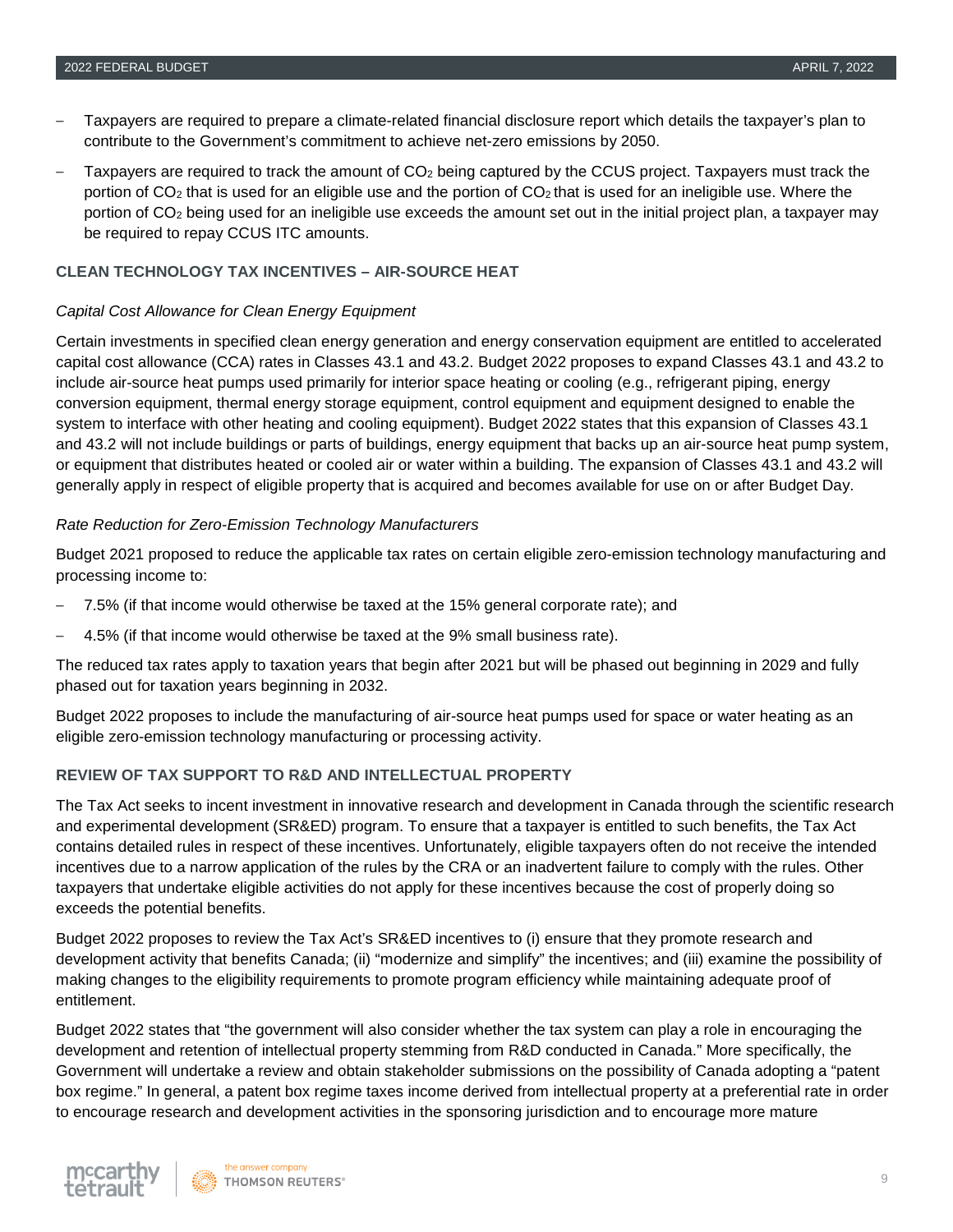businesses that profit from their intellectual property to remain in the sponsoring jurisdiction, thereby providing spin-off benefits.

## **INTERNATIONAL TAX MEASURES**

#### **INTERNATIONAL TAX REFORM**

#### *UPDATE ON PILLAR ONE AND THE DIGITAL SERVICES TAX*

Budget 2022 confirms the Government's intention to proceed with the implementation of the digital services tax (DST) if the multilateral approach (Pillar One) of the Organisation for Economic Co-operation and Development (OECD)/Group of 20 (G20) does not come into force by January 1, 2024.

Pillar One is one of two pillars developed by the OECD/G20 Inclusive Framework (Inclusive Framework) on base erosion and profit shifting (BEPS) that were originally intended to address the digitalization of the economy, but which have evolved into a much broader revision to the international tax system. Pillar One proposes to reallocate the right to tax a portion of the profits of large multinational enterprises (MNEs) to market jurisdictions (i.e., where consumers/users are located) regardless of the nature of the MNE's business (subject to some specific exclusions for regulated financial services and extractive industries)

In its 2020 Fall Economic Statement, the Government indicated that while it "strongly favour[ed]" a multilateral approach, it was prepared to act unilaterally to tax digital services if necessary. Further details regarding the DST were announced in [Budget 2021.](https://www.mccarthy.ca/sites/default/files/2021-04/McCarthy%20Tetrault%202021%20Federal%20Budget%20Commentary%20%28FINAL%29.pdf)

An agreement on the broad parameters of Pillar One was reached by the majority of Inclusive Framework members (including Canada and the United States) in October 2021 (IF Statement), and the Inclusive Framework began releasing detailed draft rules for public consultation in February 2022, with a view to implementation (by way of a multilateral convention) in 2023. The IF Statement indicates that no new domestic digital services taxes will be imposed before the earlier of December 31, 2023, and the coming into force of Pillar One.

The Government introduced legislative proposals to implement the DST in December 2021 and is currently reviewing public comments on the proposals following a consultation period that ended in February 2022. Under the proposed legislation, the DST would impose a 3% tax on Canadian digital services revenues (generally, revenues from certain online marketplace and advertising services, social media services and the sale or licensing of user data) in excess of C\$20 million earned in 2022 and later calendar years by an entity or consolidated group with at least €750 million total revenues. The DST would not be imposed before January 1, 2024 (and only if Pillar One does not come into force before then), but if the DST does come into force, it would apply retroactively to January 1, 2022. The United States has indicated that it opposes these measures.

In Budget 2022, the Government indicates that it is prepared to implement the DST, but that it "remains the [G]overnment's hope and underlying assumption that the timely implementation of the new international tax framework will make this unnecessary."

#### *PILLAR TWO – GLOBAL MINIMUM TAX*

#### IMPLEMENTATION OF PILLAR TWO

Budget 2022 confirms the Government's intention to proceed with the implementation of Pillar Two of the Inclusive Framework's BEPS project (Pillar Two). Pillar Two provides the architecture for imposing a global minimum tax of 15% on MNEs with annual revenues of €750 million or more.

Pillar Two contemplates that Inclusive Framework members will enact two domestic rules (collectively referred to as the Global Anti-Base Erosion Rules (GloBE)). Under the primary rule (Income Inclusion Rule), where an MNE has an effective tax rate below the global minimum tax rate in a jurisdiction in which it operates, the jurisdiction of the ultimate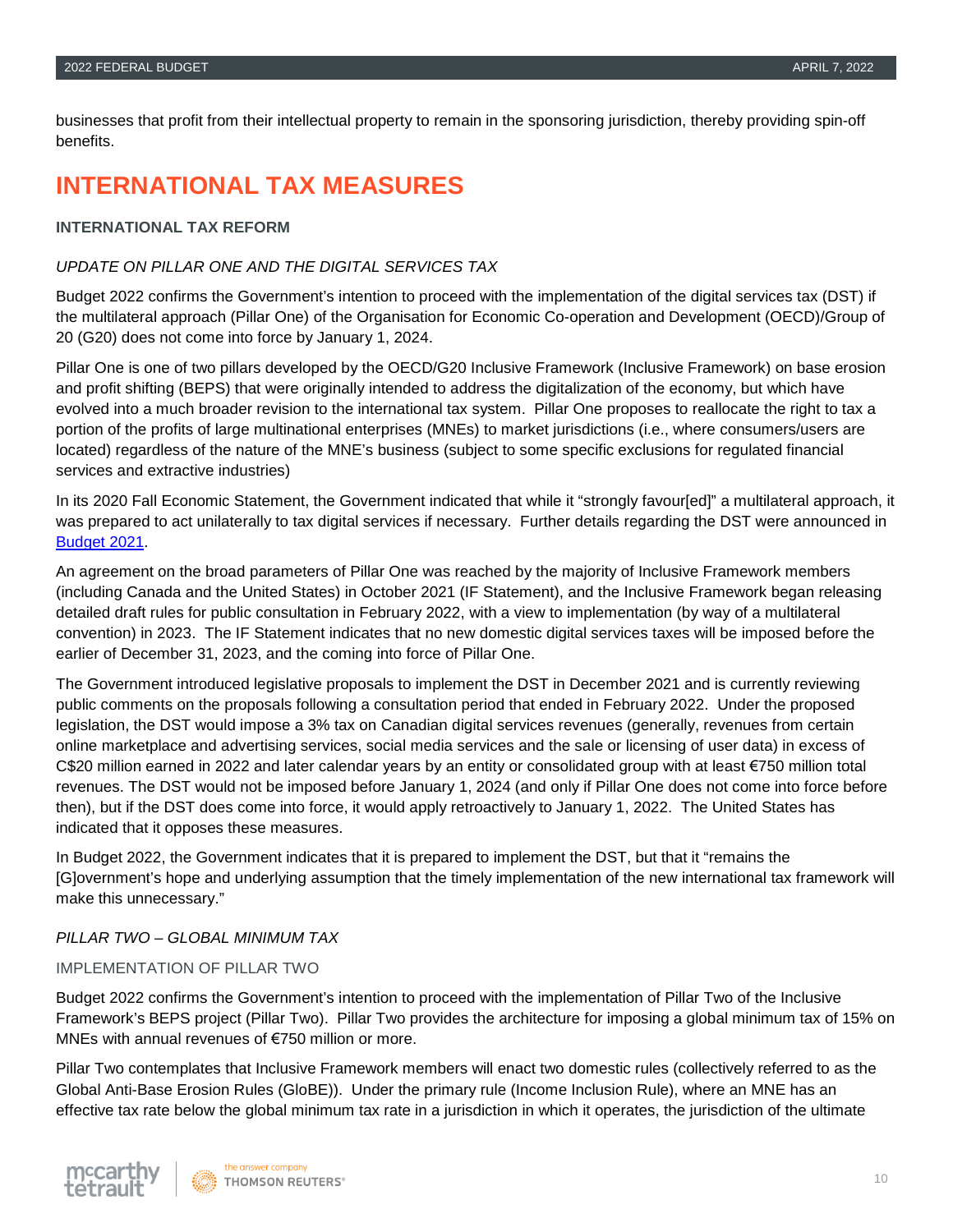parent entity (or, where such entity is not located in a jurisdiction that has implemented an Income Inclusion Rule, the jurisdiction of the next lower tier intermediate parent entity) will be entitled to impose a "top-up" tax. If neither the ultimate parent entity nor any intermediate parent entity is located in a jurisdiction that has implemented an Income Inclusion Rule, the Undertaxed Profits Rule permits other jurisdictions to impose a top-up tax on group entities located in their jurisdiction, with taxing rights allocated on a formulaic basis. A carve-out from these top-up taxes would be provided for certain "substance-based" income. In addition, Pillar Two allows a jurisdiction to introduce its own domestic minimum top-up tax, which may be credited against the top-up tax otherwise applicable under Pillar Two. This effectively permits a jurisdiction to collect the top-up tax on the low-taxed income of its domestic entities in priority over other jurisdictions. Finally, Pillar Two contemplates a potential treaty-based rule (Subject to Tax Rule) that may permit developing countries to impose higher withholding tax rates on certain related party payments that are not subject to a minimum rate of tax (9%) in the recipient's home jurisdiction. Budget 2022 states that Canada is not expected to be affected by this rule.

The IF Statement agreed to by the Inclusive Framework in October 2021 indicates that Pillar Two should be brought into members' domestic laws in 2022, with the Income Inclusion Rule coming into effect in 2023, and the Undertaxed Profits Rule in 2024. The Inclusive Framework has released model rules (Model Rules) and commentary to provide a template for a coordinated approach and has indicated that an implementation framework will be developed by the end of 2022. Some members (including the European Union and the United Kingdom) have already begun to take steps towards implementation. Budget 2022 notes that the U.S. global intangible low-taxed income (GILTI) regime is anticipated to be amended to align more closely with Pillar Two, and that conditions providing for the co-existence of the GILTI regime and Pillar Two "remain to be settled."

In accordance with the IF Statement, Budget 2022 states that the Government anticipates that the Income Inclusion Rule will come into effect in 2023, and the Undertaxed Profits Rule will come into effect no earlier than 2024. The domestic minimum top-up tax will also come into effect in 2023.

Budget 2022 launches a public consultation on the Model Rules and the domestic minimum top-up tax, and includes a series of specific questions to guide the consultation process. The Government indicates that "the principal purpose of consultation is to ensure that the draft legislation takes account of any necessary adaptations of the Model Rules to the Canadian legal and income tax context, rather than to seek views on the major design aspects of the Model Rules or broader policy considerations". The deadline to submit comments is July 7, 2022. Budget 2022 expects that additional public consultation will follow the release of draft legislation; however, no details on the timing of such release are provided.

#### **EXCHANGE OF TAX INFORMATION ON DIGITAL ECONOMY PLATFORM SELLERS**

Budget 2022 proposes to implement the OECD's model rules in respect of the collecting, reporting and sharing of information pertaining to sharing economy participants, gig economy participants and online sellers. The CRA will share the information collected with, and receive information from, partner jurisdictions that also implement the model rules. These rules are intended to ensure that revenues arising from these activities are properly taxed in the jurisdiction in which they are earned.

The rules apply to a digital platform operator (Reporting Platform Operator) that (i) is resident in Canada, or (ii) is not resident in Canada or a partner jurisdiction but facilitates reportable activities by Canadian resident sellers or the renting of immovable property located in Canada. A Reporting Platform Operator is obligated to collect and report specified information in respect of reportable sellers if the operator (i) directly or indirectly contracts with the seller to make the operator's platform software available to the seller so that the seller can connect with other platform users, or (ii) collects compensation for the reportable activities facilitated by the platform.

Reportable activities (Reportable Activities) include both the provision of services and the sale of goods. Reportable services are the provision of personal services, the rental of immovable property and the renting of the means of transportation.

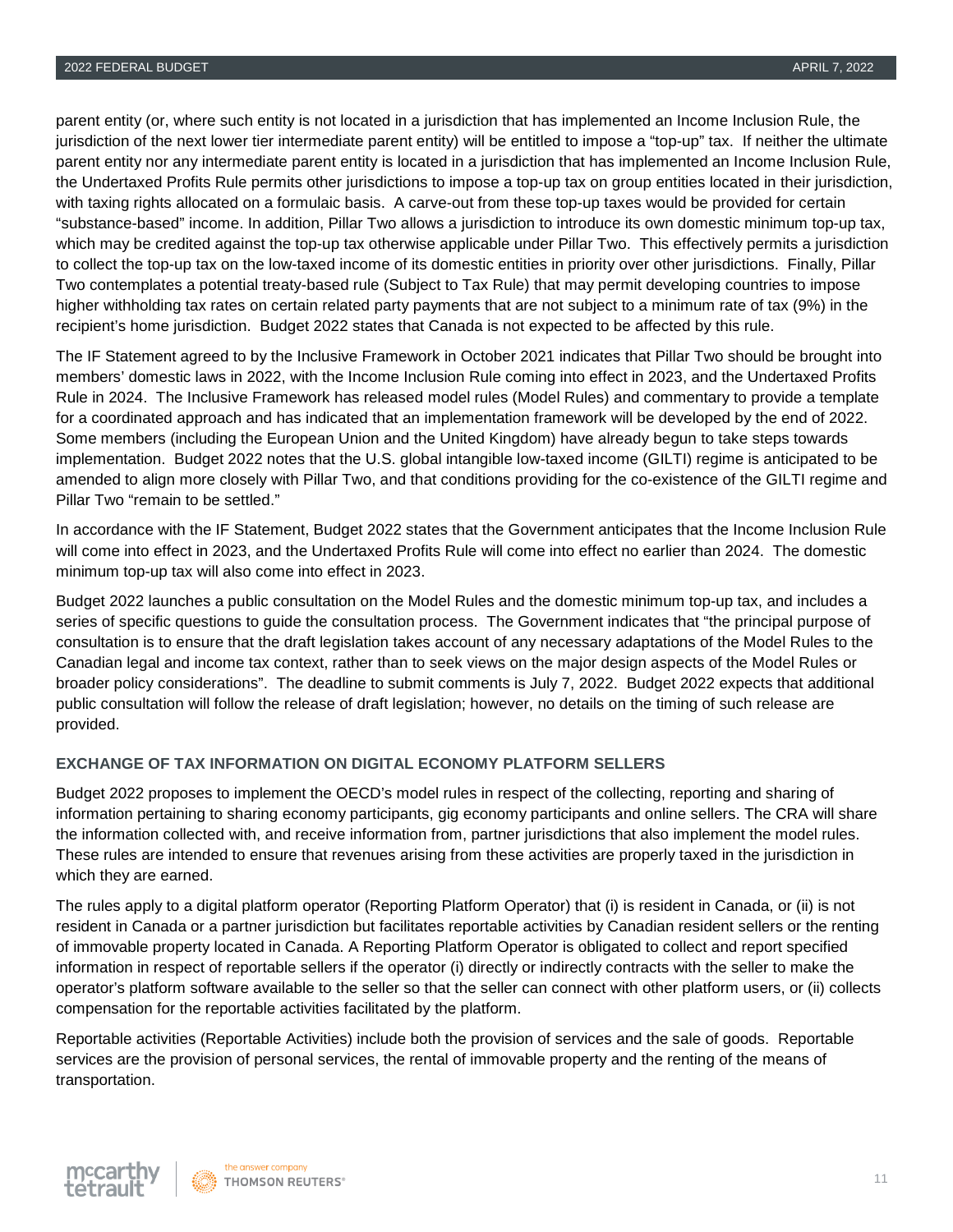Provided that the operator does not intervene further with the Reportable Activities, a Reporting Platform Operator does not include an operator whose software exclusively (i) facilitates the processing of compensation in relation to the Reportable Activities (e.g., a pure payment processor); (ii) lists or advertises the Reportable Activities (e.g., a classified ads board); or (iii) transfers sellers to other digital platforms (e.g., an online aggregator). In addition, a Reporting Platform Operator excludes an operator that can demonstrate to the CRA that (i) its business model does not allow sellers to profit from the compensation received, or (ii) its platform does not have any reportable sellers. Finally, there is also an optional reporting threshold: an operator may elect to be excluded from collecting and reporting information if it facilitated the provision of Reportable Activities for the previous year for which the total compensation is less than €1 million.

A reportable seller (Reportable Seller) is an active user who is registered on the operator's platform to provide Reportable Activities. However, a Reportable Seller excludes certain entities that are considered a low compliance risk: governmental entities, certain publicly traded entities, certain large hotel accommodation providers and sellers of goods that do not exceed certain annual thresholds.

By conducting due diligence, a Reporting Platform Operator needs to identify Reportable Sellers and their jurisdiction of residence before December 31 of the second calendar year in which the operator becomes a Reporting Platform Operator. A Reporting Platform Operator may rely on the due diligence undertaken for a previous year if the operator (i) has verified the seller's address within the last 36 months, and (ii) has no reason to believe that the seller's information is unreliable or incorrect.

A Reporting Platform Operator is required to report a Reportable Seller's specified information to the CRA by January 31 of the year following the calendar year for which the Reportable Seller is identified as a Reportable Seller. Similarly, the Reporting Platform Operator is required to provide the same information to the Reportable Seller by the same date. The proposed rules also contain provisions that prevent the duplicative reporting of a Reportable Seller's specified information.

These proposed rules apply to calendar years beginning after 2023.

#### **INTEREST COUPON STRIPPING**

Generally, withholding tax under Part XIII of the Tax Act applies to interest paid or credited by a person resident in Canada to a non-arm's length, non-resident person. The withholding tax rate is 25%, subject to reduction under an applicable income tax treaty between Canada and the jurisdiction in which the recipient is resident. The rate of withholding may be reduced under an applicable tax treaty to 10%, 15% or, in the case of the Canada-U.S. tax treaty, 0%.

Some taxpayers have sought to avoid (or reduce) Part XIII non-resident withholding tax on non-arm's length interest by entering into interest coupon stripping arrangements. Under such an arrangement, a non-resident lender making an interest-bearing loan to a non-arm's length Canadian-resident borrower sells the right to receive interest payments (interest coupons) in respect of such loan to a person who would not be subject to Part XIII withholding tax, or would be subject to a lower rate of withholding tax than would apply to a payment directly to the non-resident lender. The Tax Act already contains rules that are intended to prevent certain interest coupon stripping arrangements from achieving a reduction in the applicable withholding tax rate. In particular, subparagraph 212(1)(b)(i) was previously amended to override the Federal Court of Appeal decision in *Lehigh Cement Ltd v. R*, 2010 FCA 124, in which the Court found that the GAAR did not apply to the particular interest coupon stripping transaction at issue in that case. Subparagraph 212(1)(b)(i) generally provides that interest that is paid or payable "in respect of" a debt or other obligation to pay an amount to a nonarm's-length person is subject to Part XIII withholding tax. As such, where a non-arm's-length, non-resident lender makes an interest-bearing loan to a Canadian resident and sells the interest coupons to an arm's-length person, subparagraph 212(1)(b)(i) causes the interest payment to remain subject to withholding tax because the interest is in respect of a debt owing to a non-arm's-length non-resident. Subparagraph 212(1)(b)(i), however, does not apply to payments to a Canadian resident or override the Canada-U.S. tax treaty, such that an interest coupon stripping arrangement where a non-resident, non-U.S. lender sells the interest coupons to a U.S.-resident person entitled to the benefits of that treaty or to a Canadian resident may still be effective in reducing (or eliminating) the withholding tax applicable to the payment.

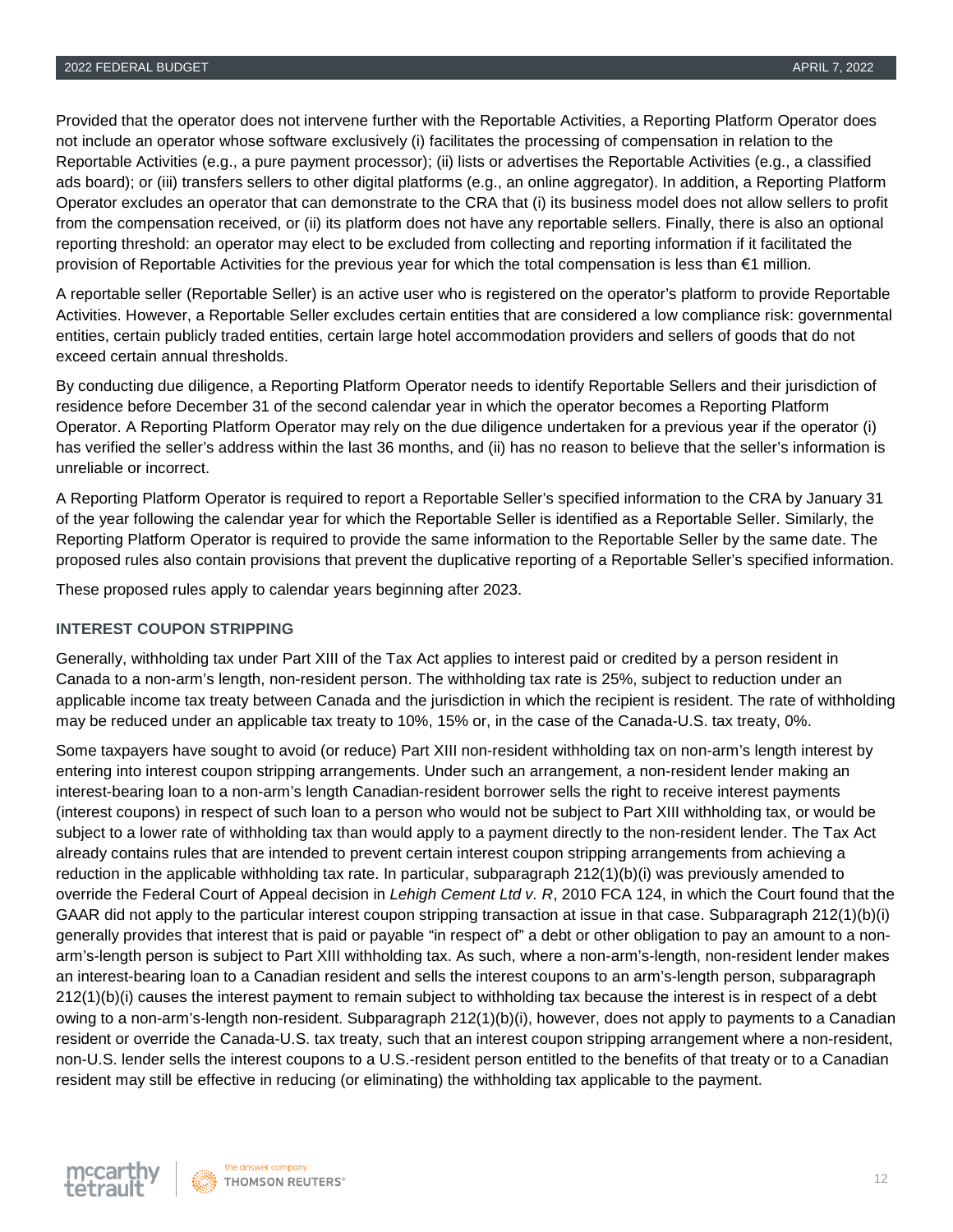Budget 2022 proposes to address these variations of the interest coupon stripping arrangement by way of a new antiavoidance rule. In general terms, the proposed rules will ensure that the Part XIII tax paid under an interest coupon stripping arrangement is the same as if the arrangement had not been undertaken and the interest had been paid to the non-resident lender.

Proposed subsection 212(21) sets out the conditions for the application of these rules. They will apply where

- ‒ a taxpayer pays or credits a particular amount as, on account or in lieu of payment of, or in satisfaction of, interest to a person or partnership (the interest coupon holder) in respect of a debt or other obligation (other than a specified publicly offered debt obligation) owed to a person or partnership (the non-arm's-length creditor) that is either a nonresident, non-arm's-length person or a partnership other than a Canadian partnership; and
- ‒ the Part XIII tax that would have been payable in respect of the particular amount, if paid or credited to the non-arm'slength creditor rather than the interest coupon holder, is greater than the Part XIII tax in respect of the particular amount otherwise determined.

Where the conditions in proposed subsection 212(21) are met, the operative rule in proposed subsection 212(22) applies to deem, for purposes of the interest withholding tax rules, the taxpayer to have paid interest to the non-arm's-length creditor the amount determined by the formula:

#### **A x (B – C) / B**

where

- ‒ **A** is the amount paid as, on account or in lieu of payment of, or in satisfaction of, interest;
- ‒ **B** is the rate of Part XIII tax that would be imposed in respect of the particular amount if such amount were paid to the non-arm's-length creditor rather than the interest coupon holder; and
- ‒ **C** is the rate of Part XIII tax imposed in respect of the particular amount paid or credited to the interest coupon holder at that time.

Budget 2022 proposes that a debt that is a "specified publicly offered debt obligation" will not be subject to the proposed rules. A "specified publicly offered debt obligation" is defined in proposed subsection 212(23) to mean a debt or other obligation that meets the following conditions:

- ‒ it was issued by the taxpayer as part of an offering that is lawfully distributed to the public in accordance with a prospectus, registration statement or similar document filed with and, where required by law, accepted for filing by a public authority; and
- ‒ it can reasonably be considered that none of the main purposes of a transaction or event, or series of transactions or events, as a part of which the taxpayer pays or credits an amount as, on account or in lieu of payment of, or in satisfaction of, interest to a person or partnership in respect of the debt or other obligation is to avoid or reduce tax that would otherwise be payable under this Part XIII by a non-resident person or partnership to whom the debt or other obligation is owed.

The proposed rules apply to a Canadian resident borrower in respect of interest that is paid or payable to an interest coupon holder if the interest accrues on or after Budget Day except in certain cases. The rules will not apply until April 7, 2023, if (i) the interest payment is in respect of a debt or other obligation incurred before Budget Day; (ii) the payment is made to an interest coupon holder with which the non-resident creditor deals at arm's length; and (iii) the interest coupon holder acquired the interest coupon under an agreement or arrangement that was evidenced in writing and entered into before Budget Day.

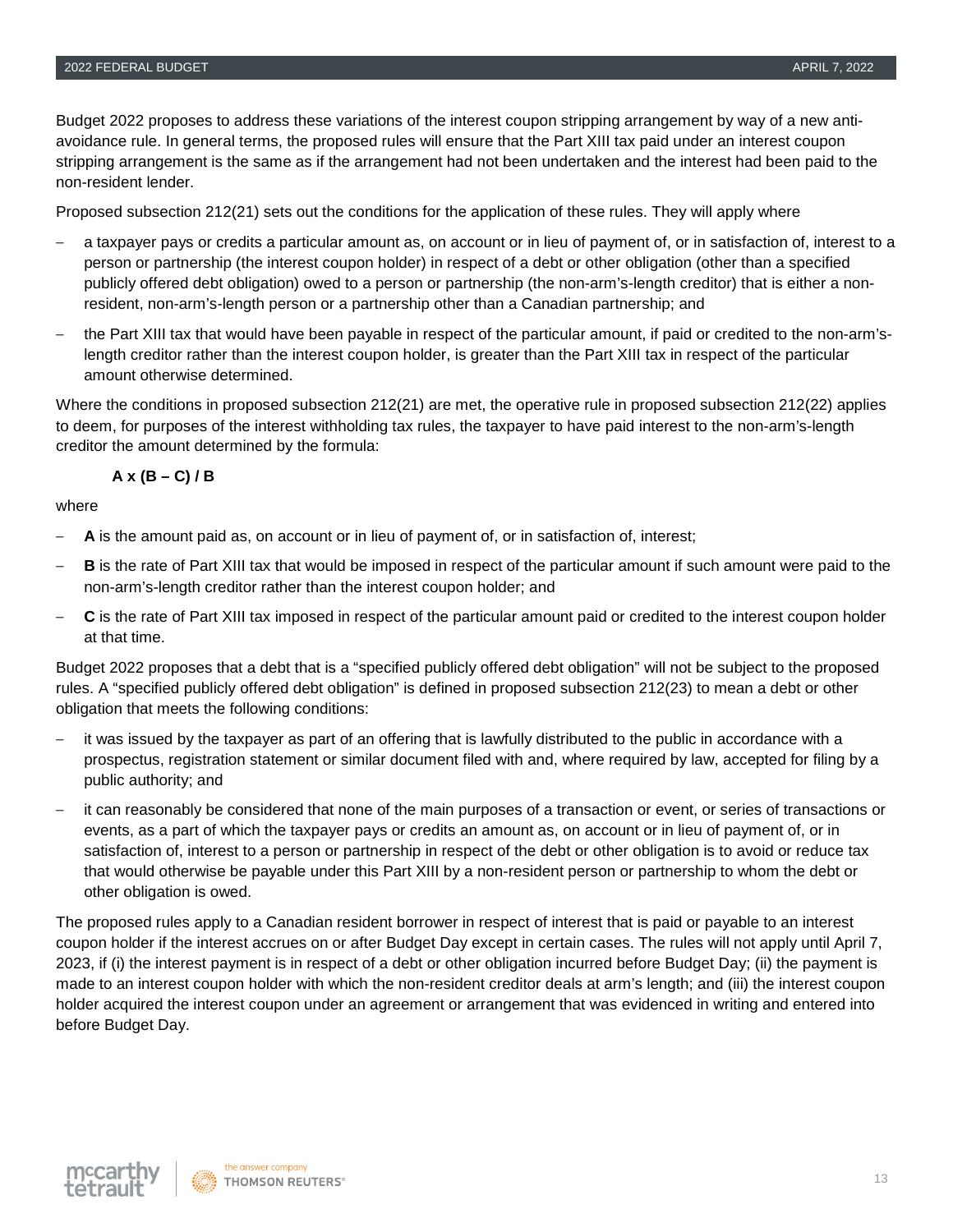## **SELECT REGISTERED PLANS, TRUSTS, CHARITIES AND PERSONAL INCOME TAX MEASURES**

#### **MINIMUM TAX**

Budget 2022 announces that the Government is examining a new "minimum tax regime." Currently, the Tax Act provides for an "alternative minimum tax" (AMT), which was enacted in 1986. Budget 2022 states that the new regime would "go further towards ensuring that all wealthy Canadians pay their fair share of tax" and notes that high-earning Canadians "make significant use of deductions and tax credits."

Budget 2022 refers specifically to Canadians who pay personal income tax at a rate of 15% (or less) of their "gross income" in excess of \$400,000. "Gross income" is described as including realized capital gains at a 100% inclusion rate, rather than the 50% inclusion rate required under the Tax Act in respect of taxable capital gains; it also includes the cash value of dividend income. The statistics provided in Budget 2022 are based on personal T1 income tax returns filed for the 2019 taxation year and do not identify the nature of the deductions and tax credits claimed by individual filers.

Budget 2022 states that details regarding the new minimum tax regime will be released in the 2022 fall economic and fiscal update.

#### **EMPLOYEE OWNERSHIP TRUSTS**

In Budget 2021, the Government indicated its support for "employee ownership trusts" and stated that such trusts "encourage employee ownership of a business and facilitate the transition of privately owned businesses to employees." Such trusts are available in the United Kingdom and the United States.

Following the Government's consultations with stakeholders, Budget 2022 proposes to introduce a new special purpose trust, the "Employee Ownership Trust" under the Tax Act. No specific details are provided. Budget 2022 states that the Government will consider any remaining barriers to the creation of such trusts and will develop rules governing such trusts, with further consultation with stakeholders.

#### **ENHANCED REPORTING REQUIREMENTS FOR RRSPS AND RRIFS**

Currently, financial institutions that administer registered retirement savings plans (RRSPs) and registered retirement income funds (RRIFs) are required to annually report to the CRA contributions to and payments from such plans.

Budget 2022 proposes to expand the current reporting requirements of financial institutions with respect to RRSPs and RRIFs they administer, applicable to 2023 and subsequent taxation years. Budget 2022 states that under the enhanced reporting requirements, a financial institution that administers an RRSP or a RRIF will be required to include the aggregate fair market value (determined at the end of the year) of all property held in the plan and that the new reporting requirements are intended to "assist the Canada Revenue Agency in its risk-assessment activities regarding qualified investments held by RRSPs and RRIFs." No draft legislation is provided with respect to these measures.

#### **BORROWING BY DEFINED BENEFIT PENSION PLANS**

Canadian registered pension plans are currently prohibited from borrowing money, subject to two main exceptions.

The first exception (the real estate exception) requires that (i) the money be borrowed for the purpose of acquiring real property for the purpose of producing income from property; (ii) the aggregate borrowed amount (plus any indebtedness incurred as a consequence of the acquisition) does not exceed the cost of the property; and (iii) property held in connection with the plan (other than the real property) not be used as security for the borrowed money.

The second exception (the 90-day exception) requires that (i) the borrowing not exceed 90 days; (ii) the borrowing not be part of a series of loans or other transactions or repayments; and (iii) property held in connection with the plan not be used as security for the borrowed money(other than in certain limited circumstances).

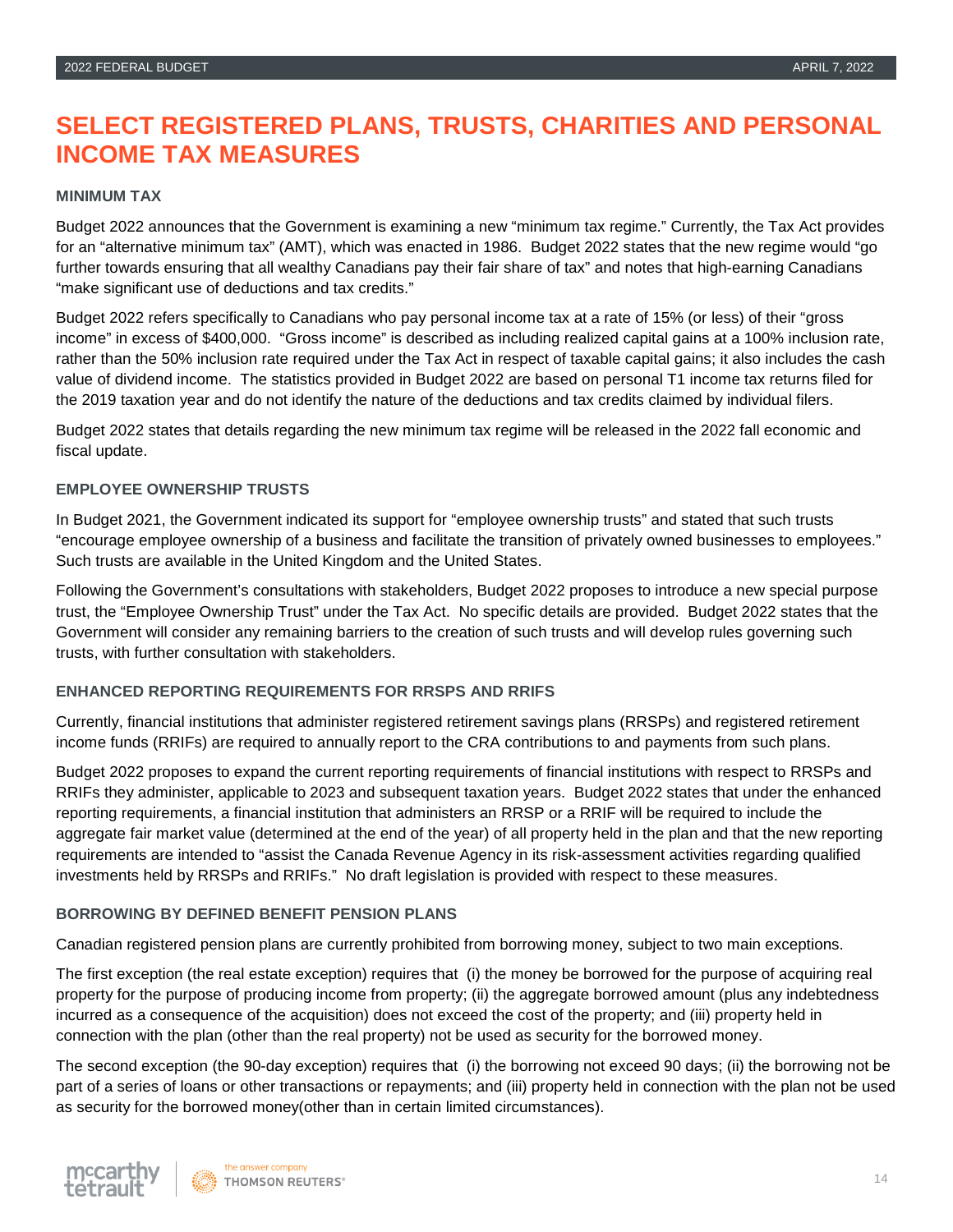A temporary exception is also available for a borrowing that exceeds 90 days or is part of a series of loans or other transactions or repayments, provided that the loan was entered into between May 2020 and January 2022 and is repaid by April 30, 2022, and provided that property held in connection with the plan is not used as security for the borrowed money (other than in certain limited circumstances).

Budget 2022 proposes to replace the 90-day exception for defined benefit pension plans (other than individual pension plans). The new borrowing restriction will apply to money borrowed on or after Budget Day, and would permit a defined benefit pension plan that is not an individual pension plan to borrow money subject to the following:

- at the time an amount is borrowed, the total of the borrowed amount plus any other outstanding borrowings (other than borrowings permitted under the real estate exception) cannot exceed the *lesser* of the following two amounts:
	- ‒ 20% of the amount by which the value of the plan assets, measured on the first day of the plan's fiscal period that includes the borrowing, exceeds the aggregate outstanding borrowings on such day (Net Assets); and
	- ‒ 125% of the plan's actuarial liabilities (determined on the effective date of its most recent actuarial report) minus its Net Assets.

Budget 2022 states that the above changes are intended "to provide more borrowing flexibility to administrators of defined benefit registered pension plans (other than individual pension plans)." Since the borrowing restriction is tested at the time of each new borrowing, subsequent changes to the borrowing limit should not impact prior borrowings.

Budget 2022 does not propose to extend the above amendment to money purchase pension plans or individual pension plans, to which the current 90-day exception would continue to apply; nor are similar amendments proposed for master trusts or other pension investment entities that are subject to similar borrowing restrictions. No substantive changes are proposed with respect to the real estate exception, which would continue to apply to all registered pension plans.

#### **REGISTERED CHARITIES**

Budget 2022 proposes various measures relating to registered charities, including (i) increasing the disbursement quota (DQ) from 3.5% to 5% for the portion of property not used in charitable activities or administration that exceeds \$1 million; (ii) providing CRA with the discretion to reduce a registered charity's DQ obligation for any particular tax year; (iii) removing the accumulation of property rule; (iv) allowing registered charities, where certain accountability requirements are met, to provide their resources to organizations that are not qualified donees; and (v) prohibiting registered charities from accepting gifts that are conditional on making a gift to a person that is not a qualified donee.

The measures relating to the DQ are proposed to apply to fiscal periods beginning on or after January 1, 2023, and the amendment to remove the accumulation of property rule is proposed to apply to approved property accumulations resulting from applications submitted by a charity after December 31, 2022. The remaining measures would apply as of royal assent of the enacting legislation.

## **MISCELLANEOUS – TAX ENFORCEMENT, ADMINISTRATION AND OTHER MEASURES**

#### **CHANGES TO THE GENERAL ANTI-AVOIDANCE RULE**

Budget 2022 proposes changes to the general anti-avoidance rule (GAAR) in section 245 to overturn the Federal Court of Appeal's decision in *Wild*, sub nom. *1245989 Alberta Ltd v Canada (Attorney General)* (2018 FCA 114).

The GAAR is intended to prevent abusive tax planning, and it applies only if three conditions are satisfied: (i) there is a "tax benefit"; (ii) the transaction or series of transactions giving rise to the tax benefit includes an avoidance transaction; and (iii) the avoidance transaction gives rise to a misuse or abuse of a provision of the Tax Act. If the GAAR applies, the "tax consequences" to the taxpayer will be determined as is reasonable in the circumstances to deny the tax benefit. In connection with determining the tax consequences upon the application of the GAAR to a particular transaction, the CRA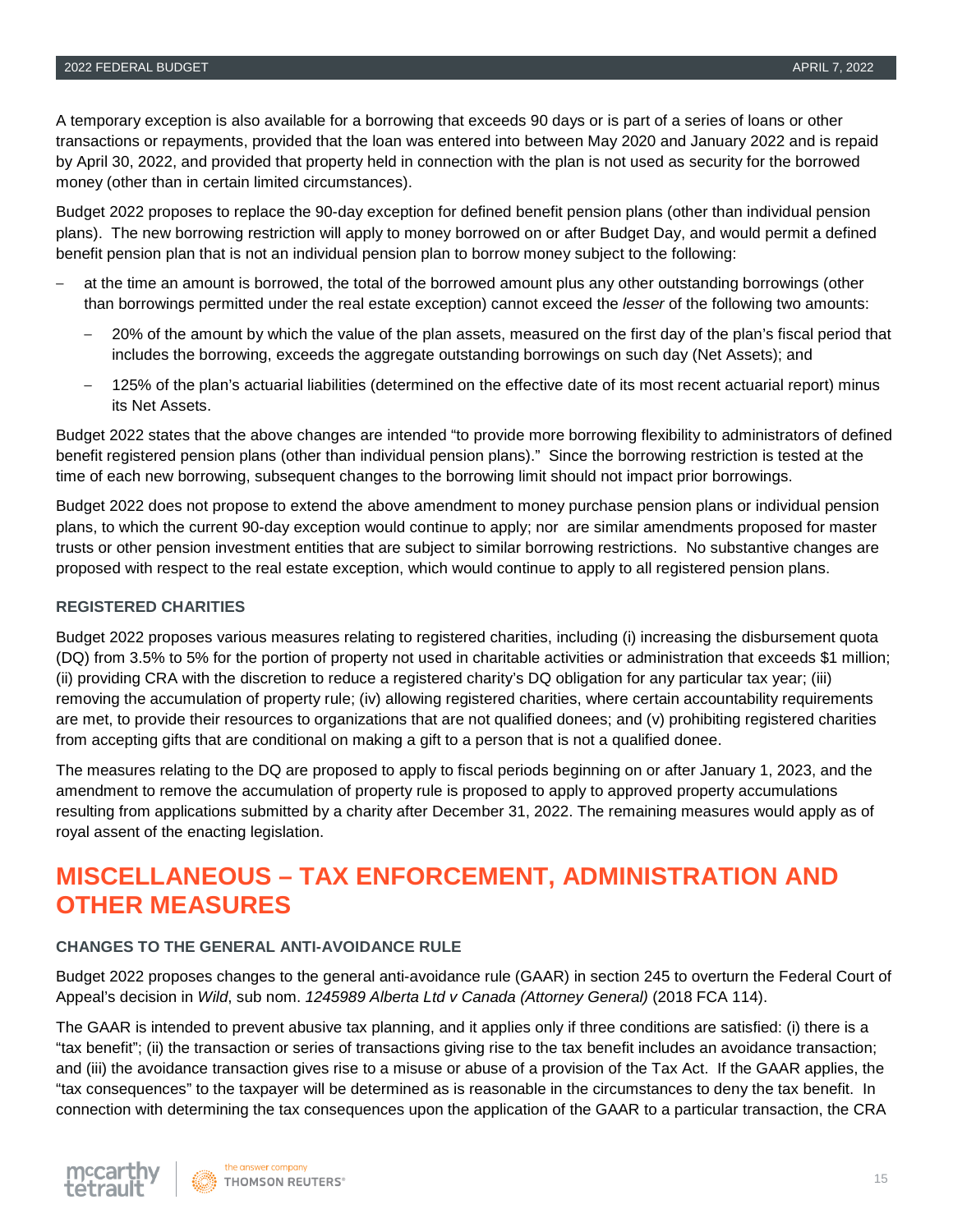may determine the amount of any tax attribute, such as adjusted cost base of a property or the paid-up capital of a share, by issuing a notice of determination pursuant to subsection 152(1.11).

In *Wild*, the creation of a tax attribute (in that case, paid-up capital) that had not yet been utilized to reduce tax was held not to be a "tax benefit" and, as such, the GAAR could not apply. The reasoning in that case was subsequently followed in *Rogers Enterprises (2015) Inc v The Queen* (2020 TCC 92) and *Gladwin Realty Corporation v Canada* (2020 FCA 142). According to the Government, these decisions run counter to the policy underlying the GAAR and reduce certainty for taxpayers and the CRA since tax attributes at issue may not be utilized for several years in the future.

Budget 2022 proposes to amend the GAAR to allow it to apply to transactions even when the tax attributes have not yet become relevant in computing an item of tax. Specifically, Budget 2022 proposes to amend, *inter alia*:

- ‒ the definition of "tax benefit" to include a reduction, increase or preservation of an amount that could at a subsequent time be relevant for the purpose of computing a reduction, avoidance or deferral of tax or other amount payable under the Tax Act or an increase in a refund of tax or other amount under the Tax Act; and
- ‒ the definition of "tax consequences" to include an amount that is, or could, at a subsequent time be relevant for the purpose of computing an amount of income, taxable income or taxable income earned in Canada under the Tax Act, or the tax or other amount payable by, or refundable to, a person under the Tax Act.

The proposed amendments would apply to any transaction that occurs on or after Budget Day or before Budget Day if a determination under subsection 152(1.11) in respect of such transaction is made on or after Budget Day. Budget 2022 notes, for greater certainty, that notices of determinations made before Budget Day, where the rights of objection and appeal in respect of the determination where exhausted before Budget Day, would remain binding on taxpayers and the CRA.

More broadly, Budget 2022 announced that the Government intends to release a consultation paper on "modernization" of the GAAR. The consultation period is to run through the summer of 2022, and legislative proposals are to be tabled later this year.

#### **BENEFICIAL OWNERSHIP REGISTRY**

Budget 2021 announced the Government's intention to implement a publicly accessible corporate beneficial ownership registry by 2025. Budget 2022 accelerates that timeline and commits to amend the *Canada Business Corporations Act* by the end of 2023 to provide for a publicly searchable beneficial ownership registry. The registry is intended to be scalable so that it can be used to access data provided by provinces and territories that agree to participate in a national registry.

#### **INCREASED FUNDING FOR THE CRA AND CAPACITY FOR THE SUPERIOR COURTS**

Budget 2022 provides the CRA with an additional \$1.2 billion over five years, in addition to the \$2.2 billion in increased funding that has been announced since Budget 2016. The funds are to allow the CRA to increase its audits of "larger entities and non-residents engaged in aggressive tax planning; increase both the investigation and prosecution of those engaged in criminal tax evasion; and to expand its educational outreach."

Budget 2022 proposes to add 24 new positions for superior court judges across Canada to improve access to justice and timely resolution of legal disputes, and allocates ongoing funding for these new positions.

#### **REVIEW OF HOUSING AS AN ASSET CLASS**

Budget 2022 announces a "federal review of housing as an asset class". While limited details were included, Budget 2022 states that the review will consider the impact of large corporate players in the housing market on renters and homeowners and consider various options and tools, including potential tax measures. Additional details are to be released later this year.

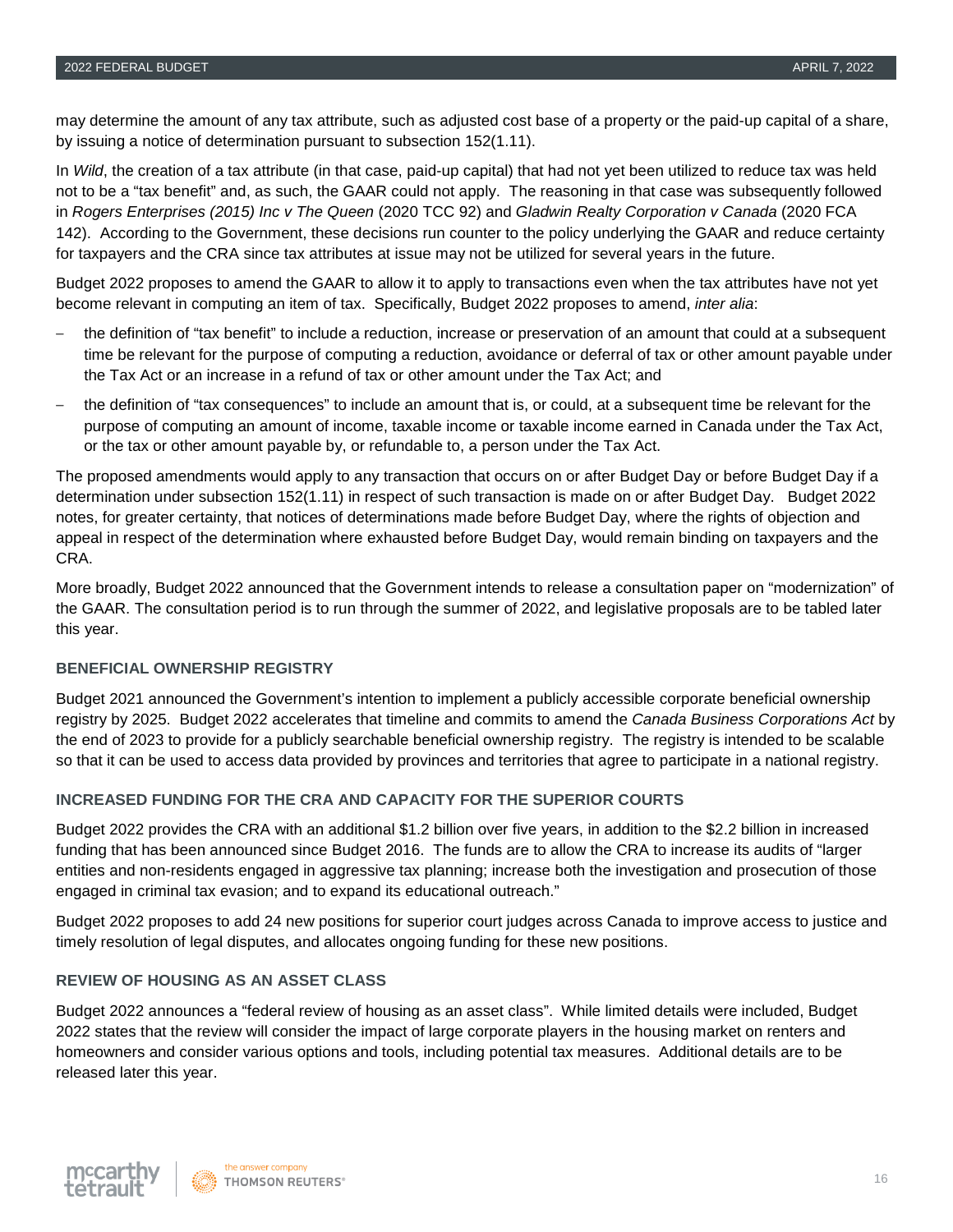#### **GROWING BUSINESSES**

The Government intends to complete a review of the tax system to determine if investments in growing business are sufficiently supported, including with respect to allowing investors to defer tax on capital gains on small business investments.

#### **NISGA'A NATION TAXATION AGREEMENT**

Budget 2022 proposes to amend the *Nisga'a Final Agreement Act* to grant all provisions of the Nisga'a Nation Taxation Agreement the force of law, including an amendment ensuring that pension benefits based on tax-exempt employment income will not give rise to taxation when received. Budget 2022 states that the proposed amendment would also enable future tax-related amendments to the Nisga'a Nation Taxation Agreement to have effect.

## **SALES AND EXCISE TAX MEASURES**

#### **EXPANDED ELIGIBILITY TO GST/HST HEALTH CARE REBATE FOR CHARITIES AND NON-PROFIT ORGANIZATIONS**

The GST/HST system allows hospitals to claim an 83% rebate and charities and non-profit organizations (NPOs) to claim a 50% rebate of the GST and the federal component of the HST paid on property and services used in their exempt activities. To address the increased participation of charities and NPOs in the delivery of healthcare services, eligibility for the 83% hospital rebate was expanded in 2005 to include charities and NPOs that provide healthcare services similar to those historically provided by hospitals provided they satisfy certain conditions. One such condition is that the healthcare service must be delivered "with the active involvement of, or on the recommendation of a physician" or, if a physician is not readily accessible in a geographically remote area, a nurse practitioner.

In recognition of the greater role of nurse practitioners in the delivery of healthcare services, Budget 2022 proposes that eligibility for the hospital rebate be further expanded to include, without regard to location, healthcare services that are delivered with the active involvement of, or on the recommendation of, a nurse practitioner. Accordingly, the availability of the hospital rebate will no longer depend upon whether the healthcare services are performed by a physician or nurse practitioner.

The proposed rules apply to periods for claiming rebates that end after Budget Day in respect of tax that was paid or became payable after Budget Day.

#### **GST/HST ON ASSIGNMENTS OF RESIDENTIAL REAL PROPERTY**

Budget 2022 makes all assignment sales of new or substantially renovated residential housing taxable for GST/HST purposes pursuant to any assignment agreement entered into on or after May 7, 2022.

The proposed measures apply to assignments of the rights and obligations under a purchase agreement with a builder in respect of a new or substantially renovated single unit residential complex or condominium unit by the purchaser under the agreement with the builder (Assignor) to another person (Assignee). Under the existing GST/HST rules, such assignments would generally not be taxable if the Assignor had originally intended to occupy the real property as a place of residence.

Budget 2022 suggests that these measures are introduced to target speculators who are dishonest about their original intentions to occupy the real property in question. However, the proposals are broad and will apply to all assignment sales that satisfy the conditions, regardless of the Assignor's original intention.

As is normally the case, the GST/HST payable under the new measures is computed on the value of the consideration for the supply (i.e., for the assignment). However, the proposals provide for a reduction of the consideration and associated tax collectible on the assignment sale to account for the GST/HST that may have been due on a deposit paid under the purchase agreement. Importantly, this reduction is not available unless the assignment agreement indicates in writing that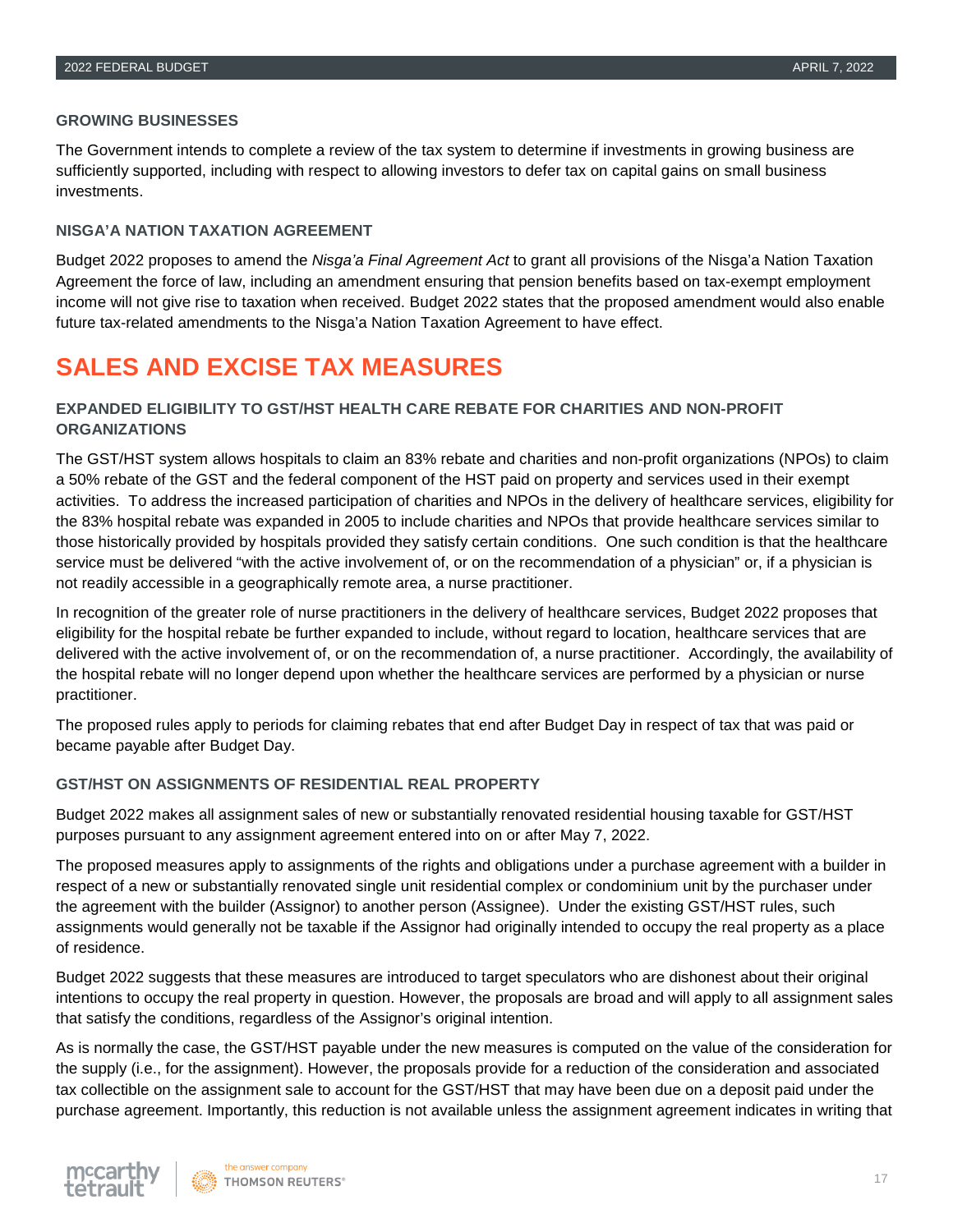a portion of the consideration paid under the assignment agreement is solely attributable to the reimbursement of the deposit paid under the purchase agreement. The remaining GST/HST for the purchase of the real property would still be payable on closing by the Assignee.

#### **SIMPLIFIED COMPLIANCE WITH CANNABIS EXCISE DUTY REGIME**

Budget 2022 proposes certain measures that will make it easier to conduct business for licensed cannabis producers. There is no draft legislation. The measures (discussed below) for "contracts-for-service" between licensees, penalties and licence exemptions are proposed to come into force upon receiving royal assent. The quarterly remitting proposals will take effect earlier.

#### *QUARTERLY REMITTING FOR SMALLER LICENSED CANNABIS PRODUCERS*

For fiscal quarters starting on or after April 1, 2022, licensed cannabis producers will be allowed to remit excise duties on a quarterly (rather than monthly) basis, provided the licensee was required to remit only \$1,000,000 or less in excise duties in the four immediately preceding fiscal quarters.

#### *NEWLY PERMITTED TRANSACTIONS BETWEEN LICENSEES*

Budget 2022 also proposes to allow pairs of licensed producers to exchange product or stamps, or to pay duties in situations where doing so would not be permitted under existing legislation, which prohibits, for example, the transfer of packaged but unstamped cannabis products and excise duty stamps between licensed producers. To qualify for the relief, the two licensed producers must enter into a contract-for-service arrangement that is approved by the CRA. If their contract-for-service receives CRA approval, the pair of licensed producers could potentially be allowed to

- ‒ transfer stamps to each other;
- ‒ transfer packaged but unstamped product to each other;
- stamp product that has been packaged by the other producer;
- sell product that has been packaged by the other producer; or
- ‒ pay the excise duty owing on cannabis product that had been stamped by the other producer.

The proposals also include new penalties for illegally distributing cannabis product and amendments to the penalty provisions dealing with lost excise stamps.

#### *LICENCE EXEMPTIONS*

Finally, holders of a Health Canada–issued Research Licence or a Cannabis Drug Licence will be exempt from the excise duty licencing requirement under the Budget 2022 proposals.

## **PREVIOUSLY ANNOUNCED MEASURES**

Budget 2022 confirms the Government's intention to proceed with the following previously announced measures, as modified to take into account consultations and deliberations subsequent to their release:

- ‒ March 11, 2022, legislative proposals relating to the *Select Luxury Items Tax Act;*
- ‒ February 4, 2022, legislative proposals in respect of
	- ‒ the excessive interest and financing expenses limitation (EIFEL) regime;
	- mandatory disclosure rules;
	- ‒ avoidance of tax debts;

the answer company THOMSON REUTERS®